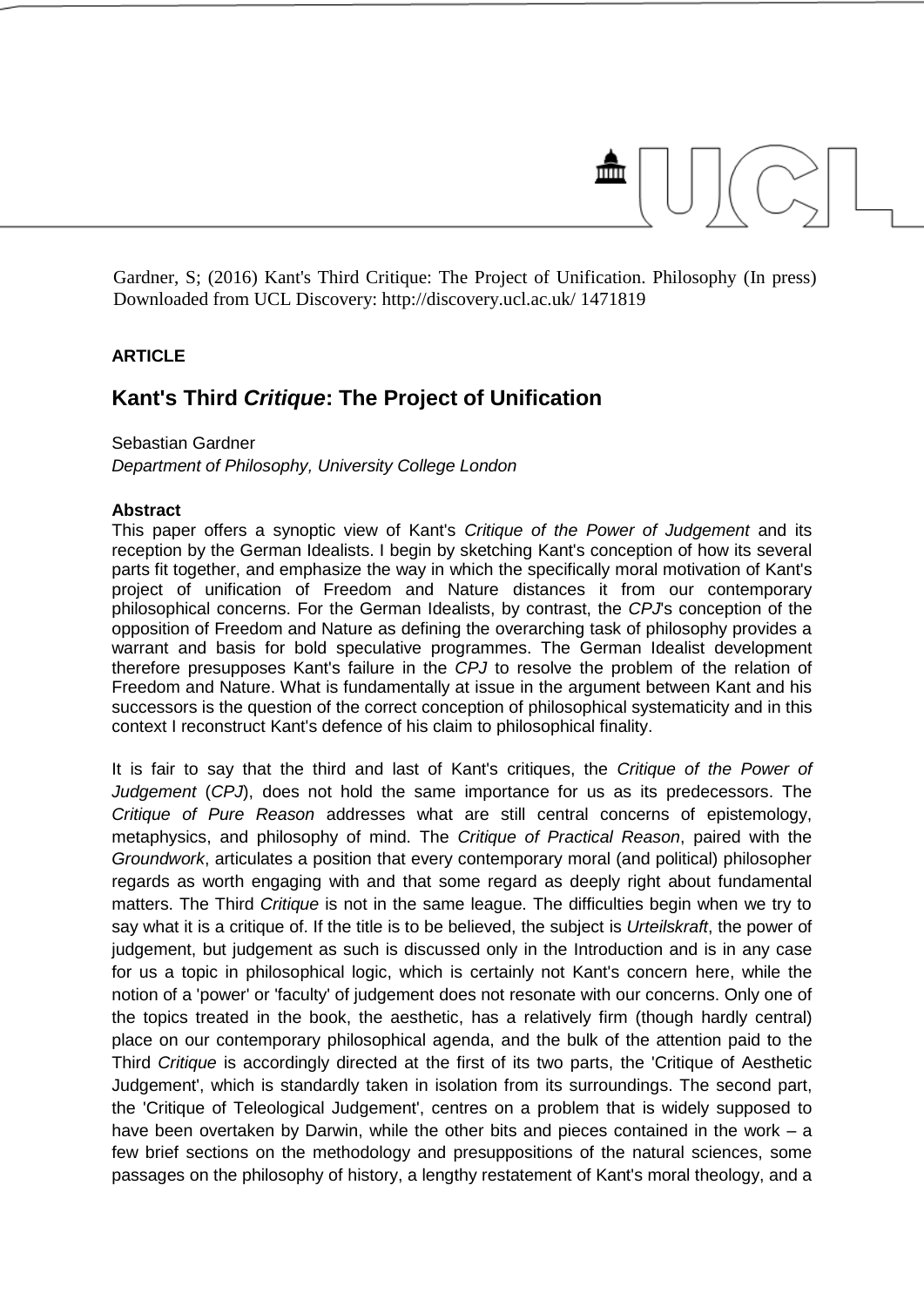rather strange new account of what defines human cognition –: all of these do not obviously belong to a single train of thought. All in all, then, it can seem that the Third *Critique* is something of a dog's dinner, and that, once Kant's aesthetics have been liberated from their textual cage and the remainder of the work has been picked over, its interest is exhausted.

There is, I think, not much to be gained by directly contesting this assessment of what the Third *Critique* has to offer philosophical enquiry of the present day. The worthwhile issue to pursue is instead how and why Kant conceived the work as an integral whole. The first half of my discussion provides accordingly an overview of how its parts are integrated. The second half is devoted to its reception by the German Idealists. This is not a change of subject, for as I hope to show, their critical appraisal raises a deep and difficult question about what, in Kant's terms, constitutes an integral whole of philosophical knowledge. Since this paper is in the nature of a synopsis, the issues on which I touch receive only extremely sketchy treatment, though I try to give a sense of their great complexity.<sup>1</sup> Although my discussion is not designed to save the philosophical interest of the *Critique of the Power of Judgement* by showing that its problems are those that form our contemporary agenda, it does not follow that its interest is 'merely' historical: the present case is one in which the history of philosophy best serves philosophical interest by displaying its object's historical distance, showing us a road not taken, or more accurately, a road once taken but later abandoned and now hard to reimagine, but which, when reimagined, reveals a world of possibilities. 2

### **Kant's aims in the Third** *Critique***: the project of unification**

1

If we want to know what in Kant's eyes holds all of its disparate topics together and makes the Third *Critique* more than a collection of appendices to his Critical system, then we need to look at the Introduction to the work, where we find Kant explaining its unitary project in different ways.

The Introduction is an exercise in *architectonic*, which Kant defines as the 'art of system', *die Kunst der Systeme*, where 'system' means an intellectual structure that employs Ideas to transform an aggregate of common cognitions into scientific knowledge, *Wissenschaft*, a genuine unity.<sup>3</sup> The key to the architectonic of the *CPJ*, as set forth in the Introduction, is not the concept of judgement as such but the idea that the *faculty* of judgement, which *intermediates* between our other two conceptual faculties, reason and understanding, has a

 $<sup>1</sup>$  The complexities are explored in the following recent works, selected because they to a greater or lesser extent</sup> address the *Critique of the Power of Judgement* as a whole: Henry Allison, *Kant's Theory of Taste: A Reading of the Critique of Aesthetic Judgment* (Cambridge: CUP, 2001), Hannah Ginsborg, *The Normativity of Nature: Essays on Kant's* Critique of Judgement (Oxford: OUP, 2015), Paul Guyer, *Kant's System of Nature and Freedom: Selected Essays* (Cambridge: CUP, 2005), Angelica Nuzzo, *Kant and the Unity of Reason* (Lafayette, IN: Purdue University Press, 2004), Robert Wicks, *Routledge Philosophy Guidebook to Kant on Judgement* (London: Routledge, 2006), and Rachel Zuckert, *Kant on Beauty and Biology: An Interpretation of the* Critique of Judgment (Cambridge: CUP, 2007).

<sup>&</sup>lt;sup>2</sup> Yitzhak Y. Melamed puts the point well in 'Charitable Interpretations and the Political Domestrication of Spinoza, or, Benedict in the Land of Secular Imagination', in Mogens Lærke, Justin E. H. Smith, and Eric Schliesser (eds), *Philosophy and Its History: Aims and Methods in the Study of Early Modern Philosophy* (Oxford: OUP, 2013), 258–277: 'We should engage in the study of good past philosophers, *not in spite, but because* of the fact that frequently past philosophers argue for views that are significantly different from ours' (274).

<sup>3</sup> *Critique of Pure Reason* (henceforth *CPR*), A832–835/B860–863; see also A13/B27. Determination of form by an Idea is what distinguishes architectonic from merely 'technical' unity.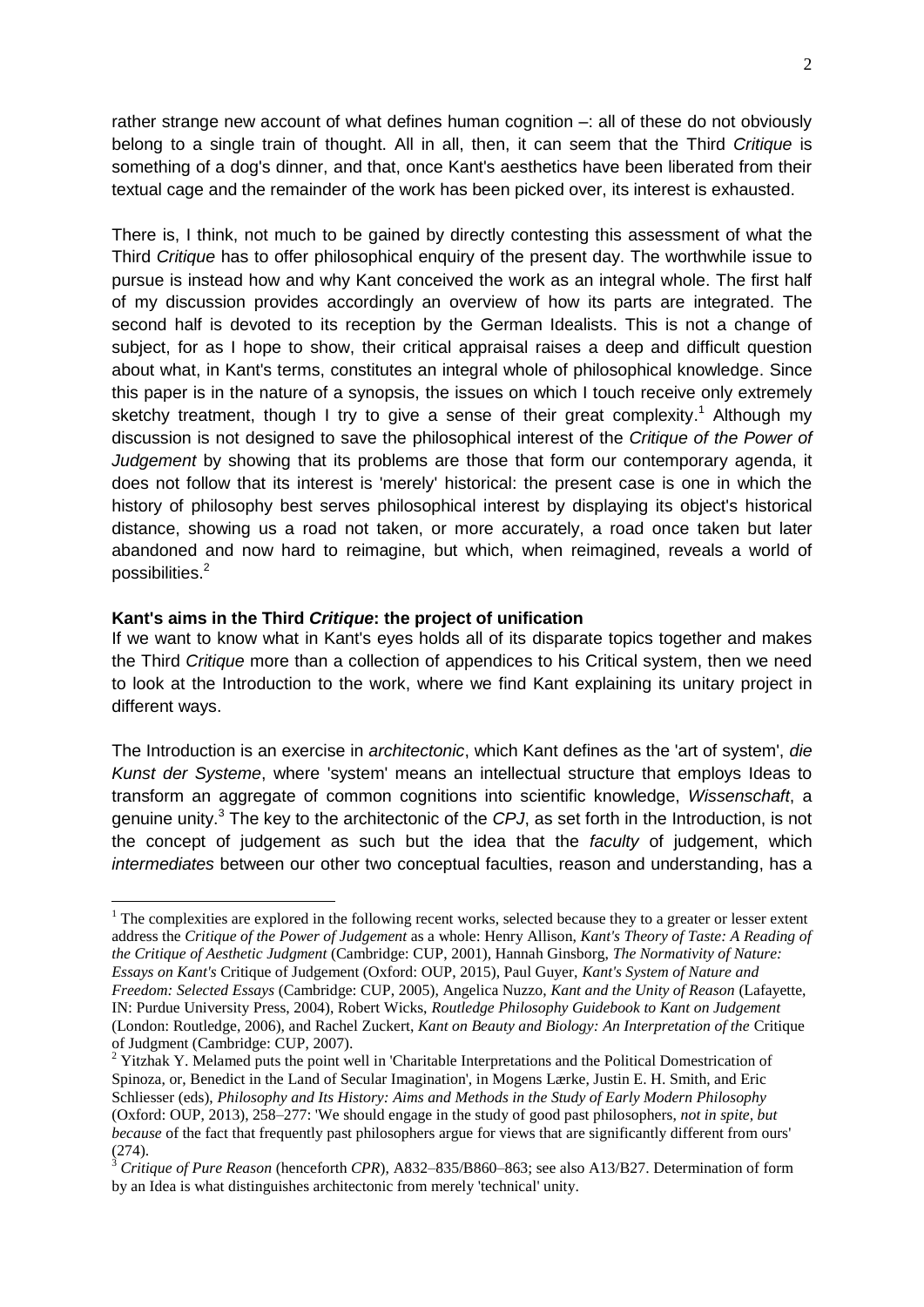subterranean connection with the *hedonic* faculty, the faculty of pleasure and unpleasure, which intermediates between our theoretical and practical powers. The connections are shown in the map of our faculties with which Kant concludes the Introduction:<sup>4</sup>

| All the<br>faculties<br>of the mind       | <b>Faculty of</b><br>cognition | A priori<br>principles | <b>Application to</b> |
|-------------------------------------------|--------------------------------|------------------------|-----------------------|
| Faculty of<br>cognition                   | Understanding                  | Lawfulness             | Nature                |
| Feeling of<br>pleasure and<br>displeasure | Power of<br>judgment           | Purposiveness          | Art                   |
| Faculty of<br>desire                      | Reason                         | Final end              | Freedom               |

The guiding idea, then, is that the triadic division of the mind as a whole, the left-hand column, is reproduced *within* its first term, the faculty of cognition, yielding the second column, each member of which determines, according to its own *a priori* principle, a specific range of objects. 'Art', the middle term of the last column, refers not just to fine art but primarily to 'nature as art', that is, nature regarded as a *technique*, i.e. considered teleologically. The importance of this will emerge shortly.

A crucial part of Kant's story is that judgement divides into two classes, what he calls 'determinant' and 'reflective' judgement, distinguished by the way in which they connect particulars and universals.<sup>5</sup> Determinant judgement subsumes a particular encountered in cognition under a concept which is *already given*. Reflective judgement *seeks out* for particulars a concept which is not already given, that is, it seeks to form *new* concepts. Determinant judgements, theoretical and practical, have already been dealt with in the earlier *Critiques*. Explicating reflective judgement is the new task, and Kant tells us that the concept-seeking function of judgement is associated with the concept of end or purpose, *Zweck*; some reflective judgements employ this concept explicitly, predicating it of their objects, and those that do not nonetheless presuppose it in their background. Kant's claim is that, armed with this apparatus, we can substantiate this model of our rational powers, and the main body of the Third *Critique* is an attempt to supply the detail and fill it out.

It is safe to say that the architectonic project is unlikely to grab us, and while we may look with favour and interest on Kant's endeavour to extend his account of how experience is conceptualized – the new theory of reflective judgement – it may reasonably be doubted that it strictly requires Kant's architectonic surroundings. But Kant has another way of explaining the task of the Third *Critique*, which makes it seem considerably more inviting. Kant focusses on the needs of the moral agent, who has (he now concedes) been left adrift by the two earlier *Critiques*, in so far as each of these has merely sought to account for its *own* domain, without *coordinating* them. The first *Critique* established that practical reason's legislation over the 'domain' (*Gebiet*) of Freedom, and theoretical reason's legislation over Nature, cannot conflict, even though their 'territory' (*Boden*) is the same, namely objects of

<sup>4</sup> *Critique of the Power of Judgement* (henceforth *CPJ*, followed by the Akademie Ausgabe pagination), ed. Paul Guyer, trans. Paul Guyer and Eric Matthews (Cambridge: CUP, 2000), Introduction, Sect. IX, 5:198.

 $5$  The new conception of reflective judgement is needed in order to give substance to the idea that judgement  $\frac{1}{2}$ constitutes a distinctive faculty of its own; without it, Kant would have little reason to add to the brief remarks on the power of judgement in the *Critique of Pure Reason* (A132–136/B171–175).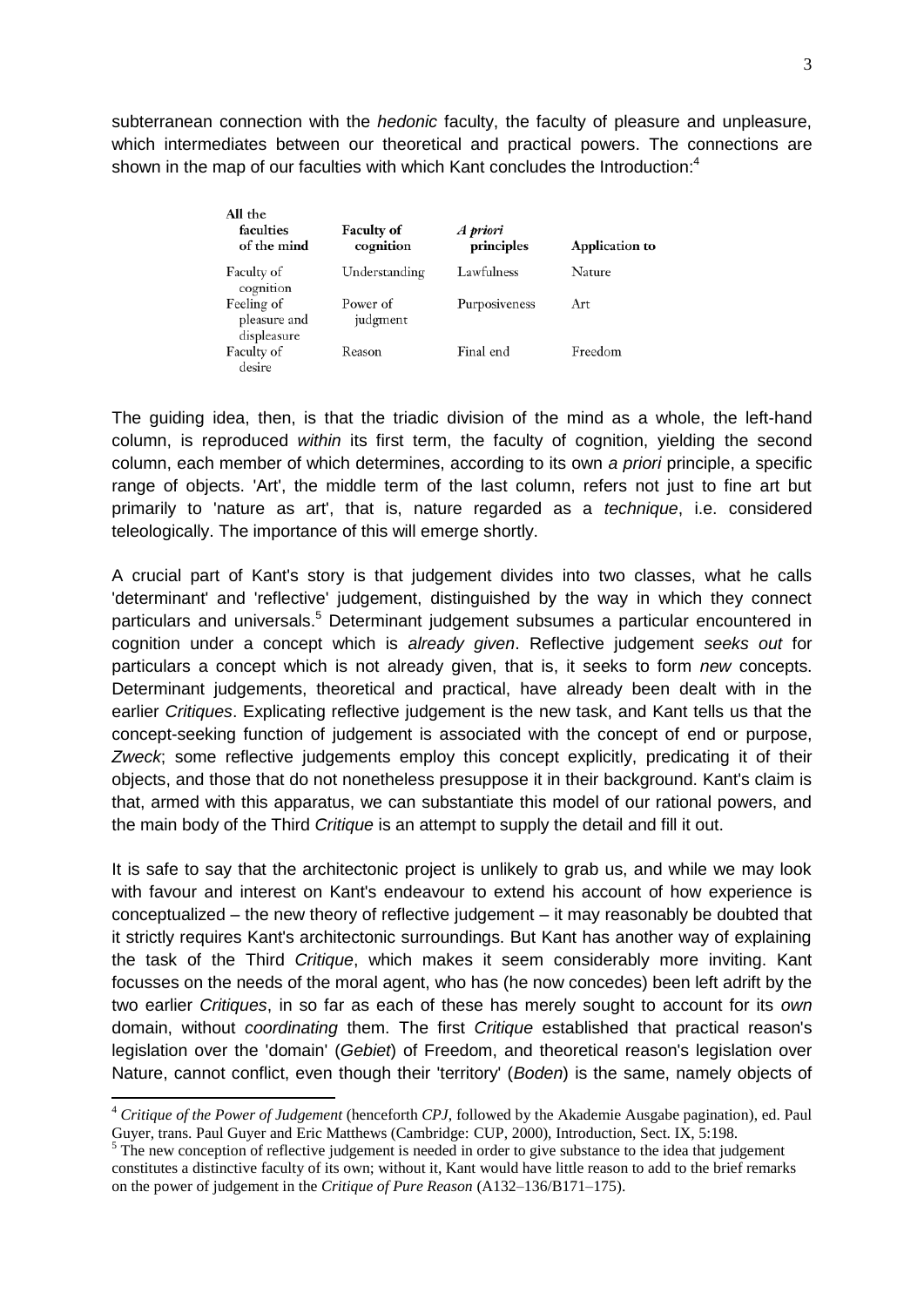possible experience; and the second *Critique* showed what use can be made of the concept of Freedom, once it has been rendered unproblematic. But this separation has not been followed up by any reunification. Here is the famous paragraph stating the problem:

Now although there is an incalculable gulf [eine unübersehbare Kluft] fixed between the domain of the concept of nature, as the sensible, and the domain of the concept of freedom, as the supersensible, so that from the former to the latter (thus by means of the theoretical use of reason) no transition is possible, just as if there were so many different worlds, the first of which can have no influence on the second: yet the latter **should** have an influence on the former [...] Thus there must still be a ground of the **unity** of the supersensible that grounds nature with that which the concept of freedom contains practically, the concept of which, even if it does not suffice for cognition of it either theoretically or practically, and thus has no proper domain of its own [kein eigentümliches Gebiet hat], nevertheless makes possible the transition from the manner of thinking [Übergang von der Denkungsart] in accordance with the principles of the one to that in accordance with the principles of the other.<sup>6</sup>

Now this talk of unifying Freedom and Nature brings to mind a very familiar task, the problem of understanding the relation of the mental to the physical and of normativity to nature. What one makes of those dualities – whether one affirms the reality of mind and normativity, and if so in what form – is decisive for the particular form of naturalism, if any, that one regards as defensible. This might seem to make the *Critique of the Power of Judgement* a book for our times, but there are deep differences between Kant's conception of the task of unification, and the tasks that occupy us, which once again set the Third *Critique* at a historical distance.

First, Kant denies that a unification of the physical and the mental, of the kind we consider necessary if substance dualism is to be avoided, is possible: the first *Critique* argues that transcendental idealism, which interrelates the physical and the mental systematically at the level of our representations of each and denies them any further knowable essence, provides the only coherent account of the mind-body relation; on Kant's view, it is only if we mistake inner and outer appearances for *things in themselves* that we will we attempt to determine their underlying metaphysical relation.

Second, and even more importantly, Kant's task of unification has the specific presupposition that 'Freedom' has at its core what Kant calls *pure practical reason*, that is, the moral law. If practical reason were exclusively empirical, then its integration with theoretical reason would present no problem: practical reason would already be integrated with nature, since its job would simply be to steer action in accordance with the inclinations that nature has given us.

There is scope for different interpretations of the exact problem to which Kant is drawing attention in this passage, but from what he says later in the main body of the text, it would appear that he is concerned with the success conditions of the *worldly* moral enterprise. In order to act morally, I need to believe that my actions *qua moral* stand a chance of success, and no reassurance on this front is supplied by my long experience of getting my body to move when I want it to, and of succeeding in a reasonable number of morally indifferent

<sup>6</sup> *CPJ*, Introduction, Sect. II, 5:175–176.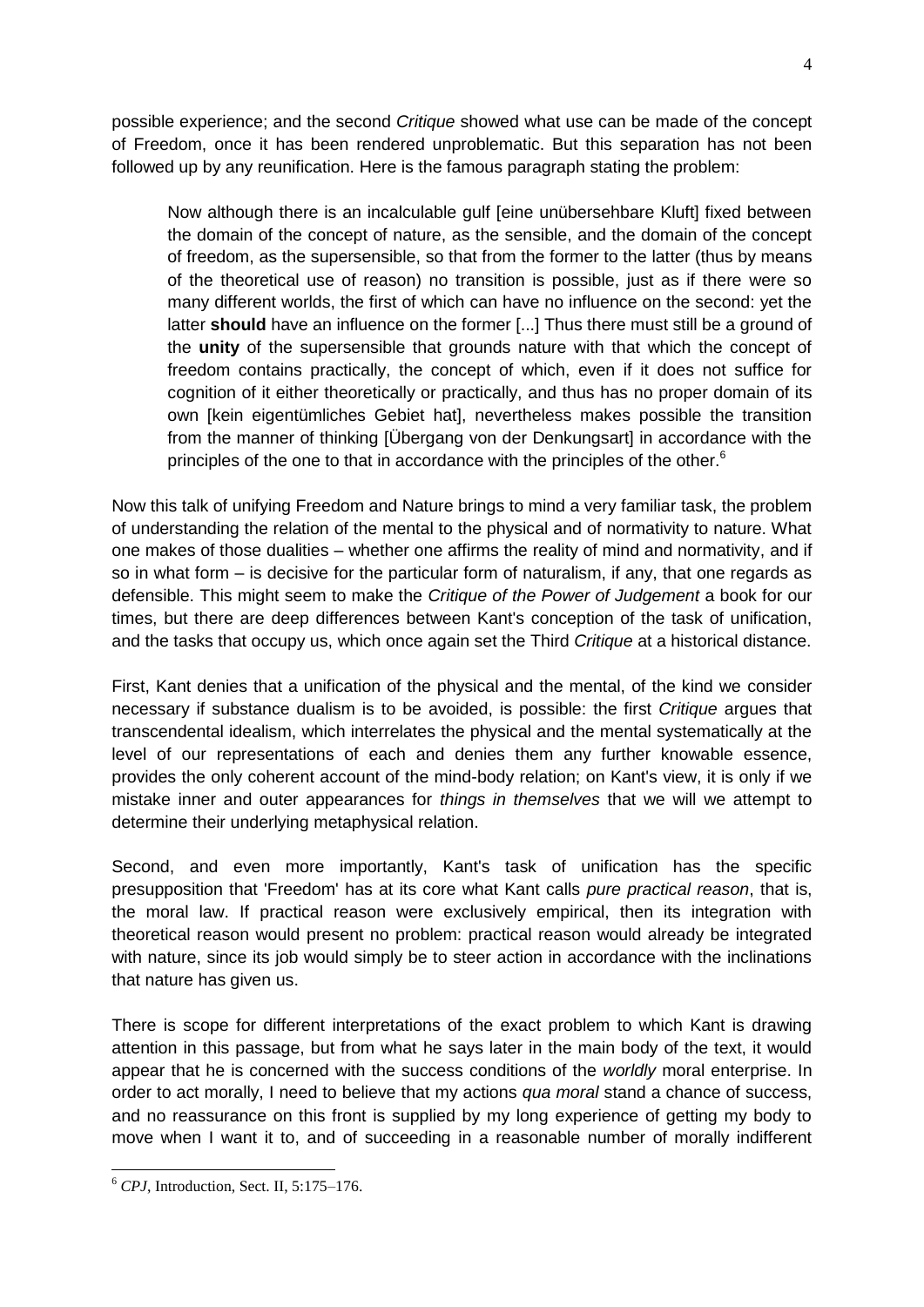tasks. These successes tell me only that I *qua natural creature* fit well enough into the natural world. Whether I also do so as a *moral being* is another matter.

This problem of a need for moral reassurance differs from the one that Kant addressed in the Dialectic of the second *Critique*, and which he claimed to solve there by means of the theological postulates. There, the problem concerned the *non-identity of morality and happiness*, which threatened to check moral willing at its root: the worry was that, if to form a dutiful will is to renounce the hope of, to declare oneself indifferent to, happiness, then the demands of morality are nonsensical for creatures like us, who have compound rational-andsensible natures. Here in the Third *Critique* the problem is that, even if I am reassured by Kant's moral theology that morality and happiness harmonize ultimately, outside the natural world if not within it, still I have no reason to think that the world is going to prove *receptive* to my moral purposes – that it is the *sort* of world in which it makes sense to act morally. The problem may express itself in concrete worries about the seeming futility of striving for, say, a just society in face of global capitalism, but ultimately it consists in a hiatus at the intersection of theoretical and practical reason: the problem is that *no content* has yet been given to the thought that the natural world – the world that we *know* – and the moral world – the world that we *will* – are the *same world*. Still less do we have grounds for thinking of them as *congruent*. Of course we can frame thoughts in which elements from each world are adjoined – I can think that this empirical object is something that I have borrowed and thus ought to return – and these thoughts can effectively determine me to act, but *how* all this is possible is left a mystery.<sup>7</sup>

In sum, then, because Kant's specific problem of unifying Freedom and Nature presupposes his identification of Freedom with morality conceived as pure practical reason, and because Kant's resolution of this problem is not going to help with the mind-body problem that we have resumed from the early moderns, it continues to seem that there is little reason to expect the Third *Critique* to engage with our concerns. And if we turn to the detail of its argument, we find this suspicion largely confirmed.

The argument of the *CPJ* starts with Kant's analysis of judgements of taste, which is guided by the assumption that these must be differentiated sharply from moral judgements on the one side and judgements of the mere 'agreeable' on the other. As Kant's analysis unfolds, we learn that aesthetic response arises from a special configuration of our ordinary cognitive faculties, and it is demonstrated that beautiful objects manifest the *transcendental fact* that nature is mind-congenial in a way that goes beyond the conformity of nature to our understanding argued in the first *Critique*: we do not *prescribe* to the rose its specific form, on account of which its bare disinterested apprehension brings pleasure; the rose did not *need* to give pleasure, in order to be knowable, but it does so nevertheless; what it does for us is an epistemological supererogation. This deepens the sense in which mind and nature cohere – it exposes another, deeper level at which our *theoretical* power and nature are fitted to one another – but it is not enough to effect a rapprochement of Freedom and Nature. For that, Kant needs to show that, despite the sharp distinction of aesthetic from moral judgements, there is a point where the two come together. And so Kant extends his analysis in an attempt to show that the 'rightness' to which judgements of beauty lay claim – the

 $<sup>7</sup>$  An analogy may be drawn with the problem of the Transcendental Deduction concerning how appearance can</sup> be conformable to the categories.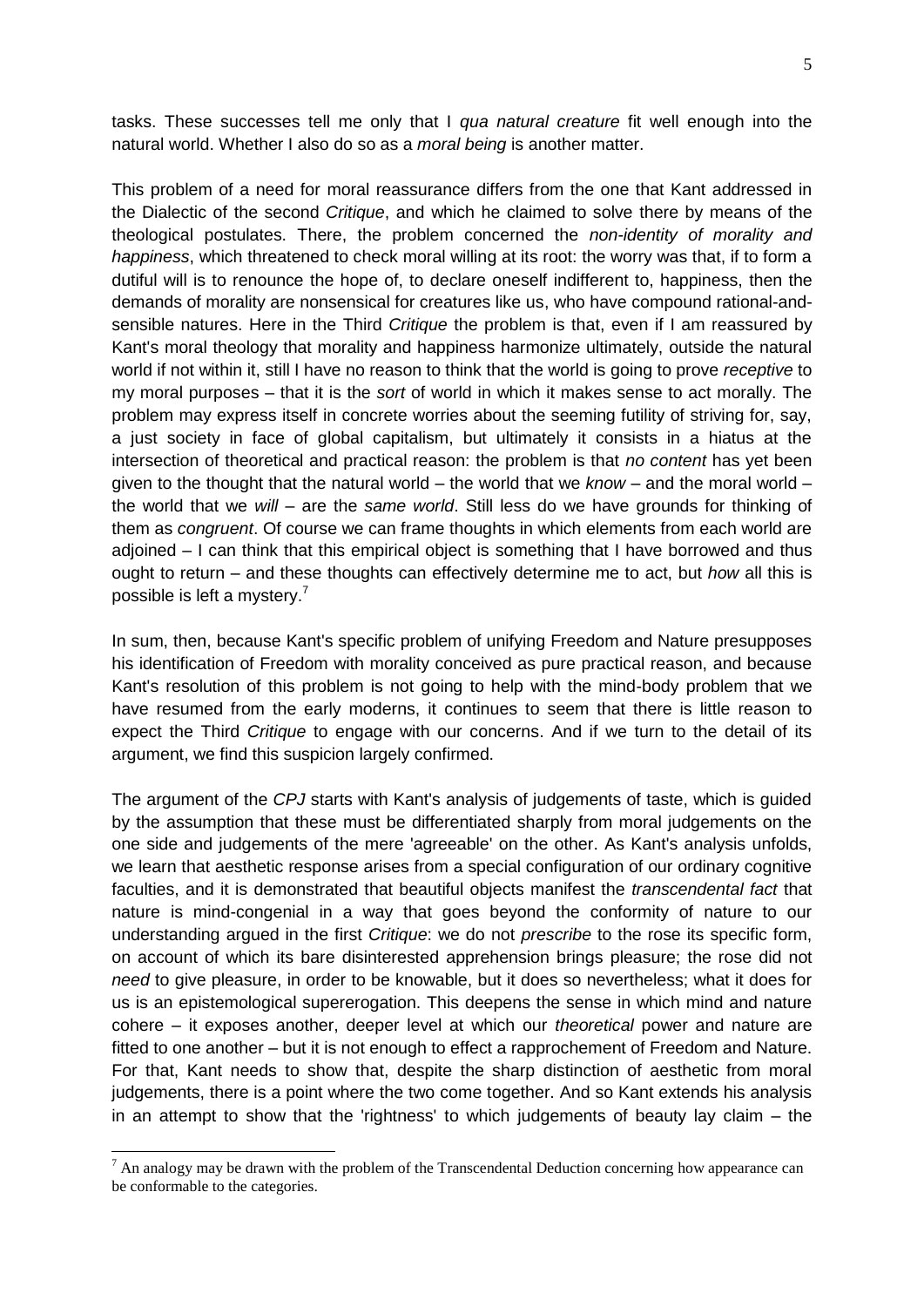rose's normative halo, its 'calling for' pleasure to be taken in it, and *our* calling, in our judgement, for others to take pleasure in it – can be accounted for only if we have in view, albeit in a very indefinite and indirect way, the moral good. As Kant puts it, the beautiful is a 'symbol of morality', and taste is a power of estimating the way in which moral ideas have been rendered sensible.

Kant's theory of the sublime, the junior partner of his theory of beauty, reaches the same general result – insight into the moral meaningfulness of aesthetic response – through a more circuitous route, and in a way that supplements the moral vision of beauty. With beauty, the moral good as it were shines through the natural object: the rose is at one with its morally purposive ground. In the case of the sublime – the towering mountain and the raging storm – the face that nature displays is indifferent or hostile. But because this extinction of our empirical significance (the mountain and storm brushing us aside as mere perishable specks) induces awareness of our essential transcendence of nature (no mere natural phenomenon can touch what we *essentially* are), the sublime teaches that the counter-purposivity found at the *surface* of Nature is in the service of an underlying moral purposiveness. The harsh lesson of sublime nature is that we can, after all, consider ourselves imperishable, but only on the condition that we are *prepared* to sacrifice our natural existence, should the moral law demand it. The sublime thus reveals our moral fitness, while the beautiful reassures us that, if we are morally adequate, then no actual and uncompensated sacrifice will be required of us.<sup>8</sup>

The second half of the work, the Critique of Teleological Judgement, begins afresh, with another class of distinctive forms encountered in nature, natural organisms, and argues that these demand for their explanation (and even their identification) the concept of a whole which determines its parts. Here the reflective power of judgement is manifested: because the plant or animal exhibits a form that made no sense in mechanistic terms, we had to go looking for a concept under which to bring it. To conceive an object as a living organized being, Kant argues, is to think of the *concept* of the whole as *producing* its parts; and since the production by concepts of objects which satisfy those concepts counts for us as purposive rational agency, Kant tells us that natural organisms must be conceived as 'natural ends'. This then sets a double problem, since teleological judgement, though it is judgement *of* the very same objects that we think via the categories and in accordance with the mechanical principle of causality, is not licensed by the *Critique of Pure Reason*, in fact it appears to stand in *competition* with the mechanical forms of explanation that the earlier *Critique* showed to be strictly necessary.

Kant's solution is to admit teleology on the basis of a strictly *regulative* construal of its status. This allows him to present teleological judgement as (first) the result of conjoining our need to understand organic form in nature with the form of our faculty of reason, which hankers after wholes or totalities – thereby accounting for the basis of teleological judgements of nature; and (second) as having merely 'as if' force, that is, as entailing nothing whatever regarding the intrinsic constitution of objects, but instead as instructing us how we do best to think about them – thereby eliminating the threat of conflict with mechanism. Once again, then, Kant has enlarged the scope of *theoretical* reason, but more needs to be provided if the teleologically enriched theoretical picture of Nature is to be joined up with Freedom; on

<sup>&</sup>lt;sup>8</sup> Jointly comprising an analogue in the rational ethical sphere of the testing of Abraham.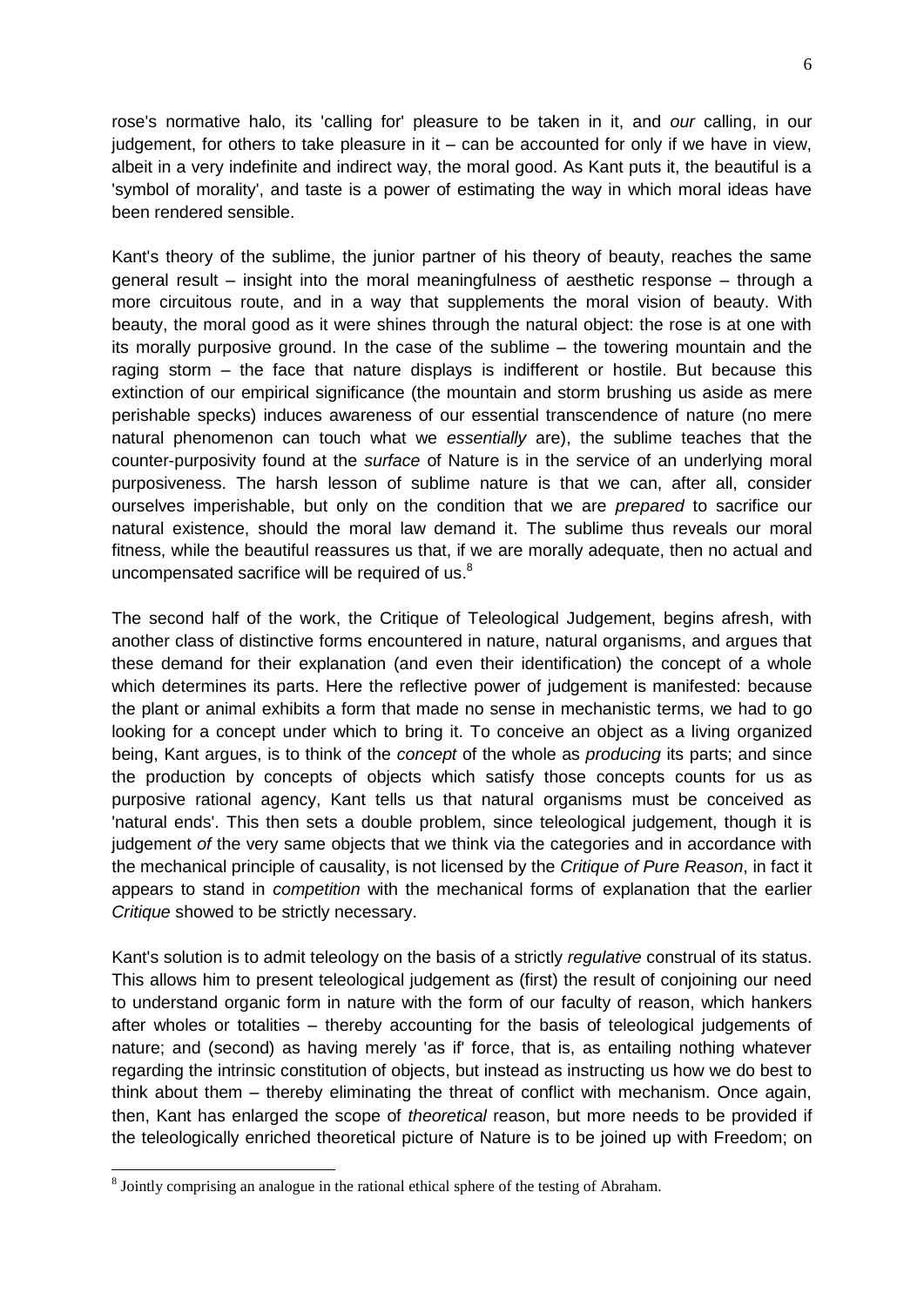that front no gain has been made, since Kant rejects the argument from design, which would allow nature to be regarded as invested with God's rational will.<sup>9</sup> This last crucial step is taken by allowing our reason to take its natural course (something which in the first *Critique* is shown to lead to illusion, but to which there can be no objection here, where reason is not pretending to be able to make constitutive pronouncements concerning the objects composing supersensible reality: it understands its business to be merely the satisfaction of its own needs). Reason reasons: If certain natural objects are conceived as realizing the concept of purpose, then we must (as in every field of rational knowledge) form the concept of a *system* of purposes, and systematicity demands a highest unifying point. For this we require something *within* nature which can be thought of as the final purpose *of* nature – and to that extent as something which is *also outside* nature. And the only candidate here is, of course, humanity – not as a bare natural species, *homo sapiens*, but as bearing its own purpose within itself, the unconditionally valuable good will, which *cannot* be a means to any further end. So we arrive by a long discursive route at the same point as the Critique of Aesthetic Judgement: a vision of Nature as our moral home.

What I have just given is, to repeat, only a very curtailed and selective sketch of the territory covered in the Third *Critique*, but it is enough to bring out the way in which the culminating point of both of its halves, the point where they *converge*, as distinct from merely exhibiting parallels, is provided by morality. To say this is not to say that there is nothing in Kant's aesthetic theory or his theory of teleology that can stand on its own two feet: the point is just that, to the extent that we have in view Kant's project of unification, the moral element is essential – it is what binds the parts of the text together. It follows that since – or to the extent that – we can no longer countenance according the same sort of philosophical authority to moral consciousness as Kant requires, the construal of the work as a would-be integral whole cannot grip us.<sup>10</sup>

# **'Almost unfathomable insight': the German Idealist reception of the Third** *Critique*

I want to now talk about the early reception of the work. The motive here is not to turn away from philosophical to merely historical matters, but to use the history of philosophy as a way of approaching the Third *Critique* on something closer to its own terms. And the first, salient historical fact to fix on is that the *CPJ* exerted its greatest influence by a long chalk in the immediate Kantian aftermath, on the German Idealists, who regarded it as the most important of the three *Critiques* – not of course in a sense that would imply its independence from the others, but in so far as they took it to *set the agenda* for what philosophy after Kant should do, or put another way, which for them came to the same thing, what should be *done with* Kant's philosophy.

Schelling and Hegel pay tribute to it in writings from early to late. Schelling's *Of the I as Principle of Philosophy* ranks the Critique of Teleological Judgment alongside the Transcendental Deduction of the first *Critique*:

<sup>&</sup>lt;sup>9</sup> In a more profound sense than Hume. Kant's claim is not just that the inference to an Author of Nature is not inductively secure: it is that the concept of a natural end, which we apply to organisms, is distinct from that of an artefact.

 $10$  Even if the need for some sort of reassurance of morality's purposiveness is acknowledged, it will not be agreed that the *CPJ*'s transcendentalism is the right way to meet it. See Paul Abela, 'Kant, Naturalism, and the Reach of Practical Reason', in Sebastian Gardner and Mathew Grist (eds), *The Transcendental Turn* (Oxford: OUP, 2015), esp. 67–73.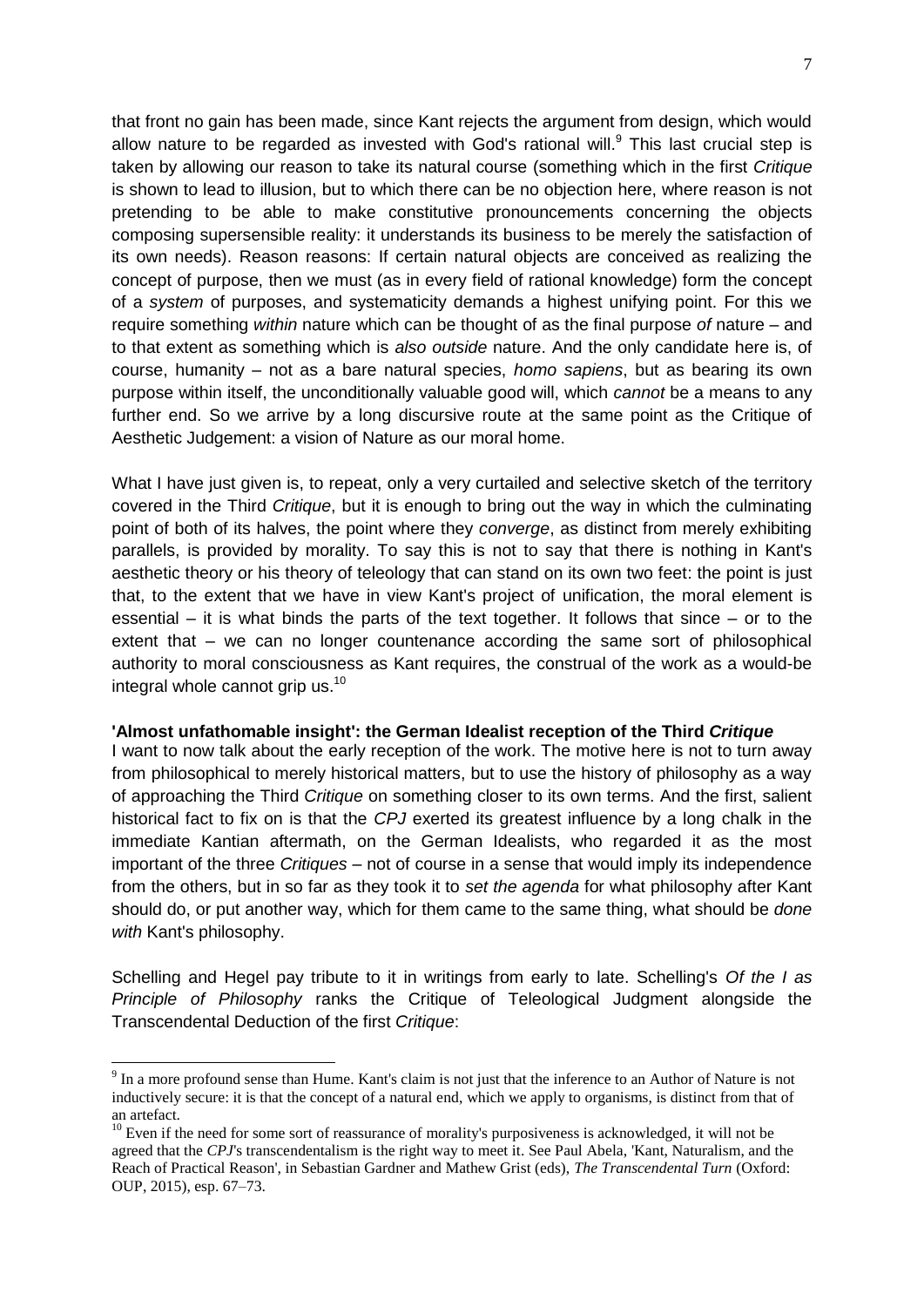[W]hoever has read his deduction of the categories and his critique of the teleological power of judgment in the spirit in which everything he ever wrote must be read, sees the depth of his meaning and insight, which seems almost unfathomable [... Kant presented the ultimate substratum of all being and all identity] in a manner which appears possible only in a genius who, rushing ahead of himself, as it were, can *descend* the steps from the highest point, whereas others can ascend only step by step.<sup>11</sup>

Schelling is of course implying that whoever has grasped this unfathomable depth of insight, will acknowledge that his own Fichtean Spinozism is present in Kant himself. Similarly, in his Munich lectures on the history of modern philosophy from the 1830s Schelling describes it as 'Kant's deepest work, which, if he could have begun with it as he finished with it, would have probably given his whole philosophy another direction'. <sup>12</sup> Hegel's early *Faith and Knowledge* (1802) describes the critique of teleological judgement as 'the most interesting point of the Kantian system',<sup>13</sup> and in the essay on ancient skepticism from the same year, he says that in the *CPJ* the mere 'philosophy of understanding' has been elevated above itself and displays the Idea of reason: 'The effective presence of this Idea is already visible in the outward scaffolding of its parts [of Kant's philosophy]; but it also emerges more explicitly at the culminating points of its syntheses, especially in the *Critique of Judgement*.<sup>14</sup> In §55 of the *Encyclopaedia Logic* (1817) Hegel again singles out the Third *Critique* as approximating more closely than anywhere else in Kant to the Idea, indeed as the *only* place in which 'the Kantian philosophy rises to the speculative height'.

The outstanding merit of the *Critique of Judgement* is that Kant has expressed in it the notion and even the thought *of the Idea*. The notion of an *intuitive understanding*, of *inner* purposiveness, etc., is the *universal* concurrently thought of as *concrete* in itself. It is only in these notions that Kant's philosophy shows itself to be speculative.<sup>15</sup>

In the late *Lectures on the History of Philosophy* Hegel again attributes its 'special importance' to the fact that it responds to a philosophical demand that Kant had failed to recognize in his previous works.<sup>16</sup>

<sup>11</sup> F. W. J. Schelling, *Of the I as Principle of Philosophy, or On the Unconditional in Human Knowledge* (1795), in *The Unconditional in Human Knowledge: Four Early Essays 1794–1796*, trans. and ed. Fritz Marti (Lewisburg: Bucknell University Press, 1980), 120n.

<sup>12</sup> F. W. J. Schelling, *On the History of Modern Philosophy* (1833–34/1836–37), ed. and trans. Andrew Bowie (Cambridge: CUP, 1994), 173.

<sup>&</sup>lt;sup>13</sup> G. W. F. Hegel, *Faith and Knowledge* (1802), trans. Walter Cerf and H. S. Harris (Albany, NY: SUNY Press, 1977), 79.

<sup>&</sup>lt;sup>14</sup> G. W. F. Hegel, 'On the Relationship of Skepticism to Philosophy' (1802), in George di Giovanni and H. S. Harris (eds), *Between Kant and Hegel: Texts in the Development of Post-Kantian Idealism* (Indianapolis: Hackett, 2000), 352.

<sup>15</sup> G. W. F. Hegel, *The Encyclopaedia Logic* (1817), trans. T. F. Geraets, W. A. Suchting and H. S. Harris (Indianapolis: Hackett, 1991). §55(c), 102.

<sup>&</sup>lt;sup>16</sup> G. W. F. Hegel, *Lectures on the History of Philosophy, Vol. 3: Medieval and Modern Philosophy*, trans. E. S. Haldane and Frances H. Simson (Lincoln: University of Nebraska Press, 1995), 464: 'There is still left for us to consider the third side in Kant's philosophy, the Critique of the Faculty of Judgment, in which the demand for the concrete comes in, the demand that the Idea of unity spoken of before should be established not as a Beyond, but as present; and this side is of special importance.'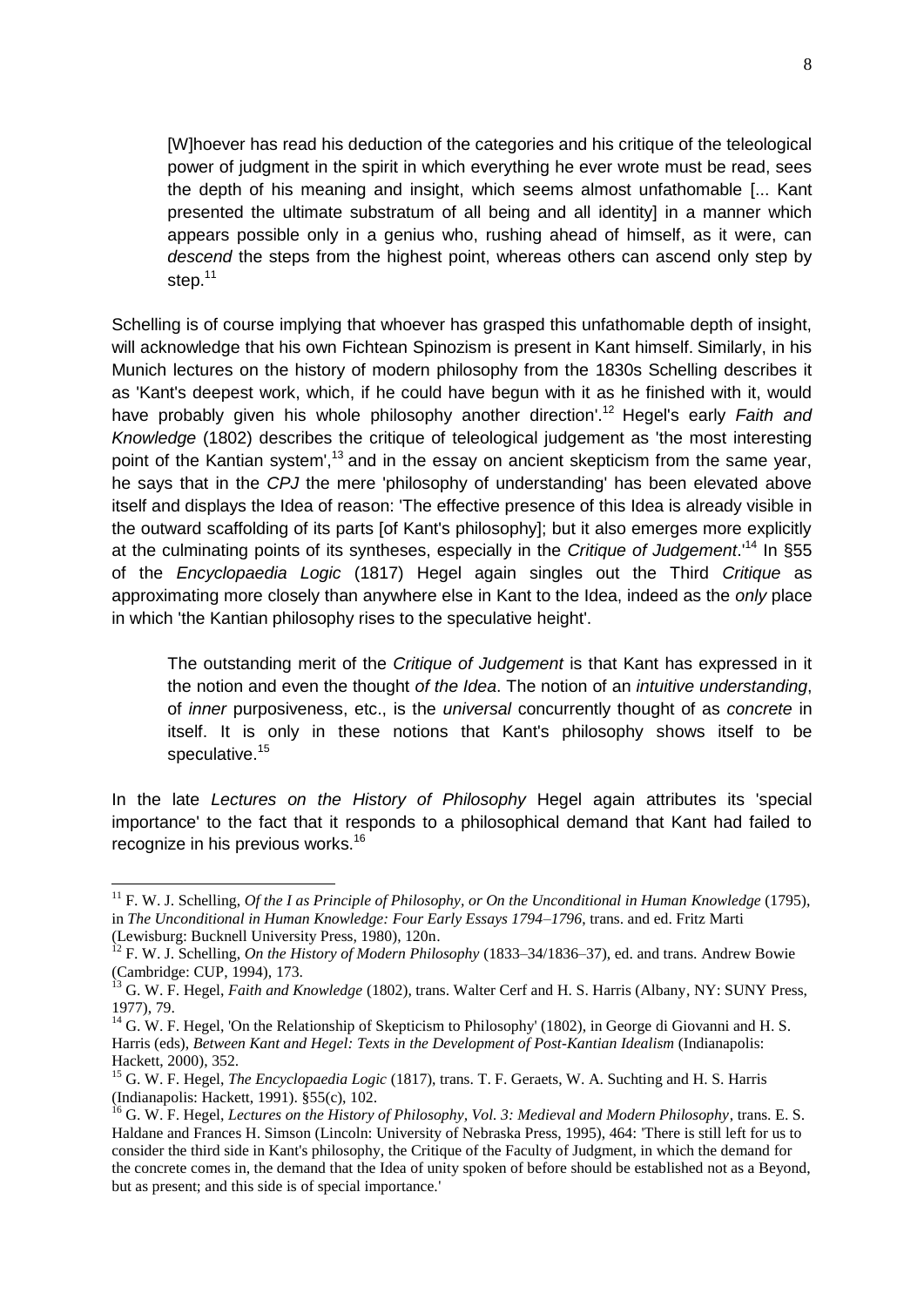It is worth noting, in connection with what I have said about the way in which the moral dependence of the Third *Critique* makes it alien to our concerns, that although the German Idealists did *not* accept Kant's accounts of moral knowledge, moral psychology, or human freedom, they were in no doubt (first) that Freedom represents the correct 'master concept' for general axiological purposes and (second) that the comprehensive task of philosophy must be defined at the *outset* in terms of the opposition of Freedom to Nature. (How that opposition is to be viewed at the end of the day – whether as a necessary starting point which has been overcome, or as sustained on some all-comprehending condition that explains its metaphysical necessity – is a separate matter.)

Now there are two questions concerning the German Idealists' reception of the Third *Critique* that I want to discuss. I said they took the *CPJ* to set an agenda, and as the quotations make very clear, not as saying the last word. So the question is: What in their eyes is wrong with or missing from the *CPJ*, such that it points up the need for further philosophical work? The second question follows on: If further work is needed, can it be done on the basis of anything contained within the *CPJ* itself?

We can begin to answer the first question by looking at the two major works in the post-Kantian period that constitute extended responses to the Third *Critique*, Schiller's *Letters on Aesthetic Education* (1794–95) and Herder's *Kalligone* (1800). Schiller is pro-Kant, with reservations, and Herder virulently anti-Kantian. But they agree on one thing: that human personality stands in need of a wholeness which is not on the cards if Freedom and Nature can only be unified only in the way and to the degree that the *Critique of the Power of Judgement* allows. Schiller argues accordingly that the aesthetic has the power to *fuse* Freedom and the Nature within us. His strategy is to use the intermediate position accorded by Kant to aesthetic judgement to, so to speak, 'get behind the back' of our theoretical and practical powers, in order to *remould* them: where Kant thinks of the aesthetic only as *bridging* theoretical and practical reason, a supervening late-comer that can react back on our theoretical and practical powers only in very limited ways, Schiller thinks of it as a superior standpoint with the power to *condition* them at their foundation. <sup>17</sup> Herder's argument is that the gross inadequacies of Kant's aesthetics – its incongruity with the manifest character of the experience of beauty – are just what is to be expected from an intellectualist philosophy that splits reason from sense at root.<sup>18</sup> For Herder, Kantianism is a lost cause – it cannot be enriched and repaired in the way Schiller proposes, and we must take a quite different approach; we must retrieve a rich, unitary concept of Nature which will avoid Kant's dualistic dead-end. Such an appreciation of Nature is exactly what Kant's merely subjective aesthetic of mental play stands in the way of, and Herder proceeds to give a painstaking account of how Kant has falsified aesthetic reality for the sake of scholastic philosophical abstractions. 19

Herder's *Kalligone* plays no direct role in the development of German Idealism, but the axiological sensibility to which it gives expression is entirely characteristic of the age, and

<sup>17</sup> See in particular Letters XVIII–XXII: *On the Aesthetic Education of Man: In a Series of Letters* (1793–95), trans. E. Wilkinson and L. Willoughby (Oxford: Clarendon, 1982), 122–159.

<sup>18</sup> See Herder's assault on the core claims of Kant's Analytic of the Beautiful in Part I, Ch. 5, of *Kalligone* (in *Werke*, ed. Günter Arnold *et al*, Vol. 8 of *Schriften zu Literatur und Philosophie 1792–1800*, ed. Hans Dietrich Irmscher (Frankfurt am Main: Deutscher Klassiker Verlag, 1998), 725–746).

<sup>&</sup>lt;sup>19</sup> Herder's positive antagonism towards the *CPJ* reflects the thoroughly metaphysical character of his naturalism, and contrasts with the indifference to its concerns warranted by a purely scientific naturalism.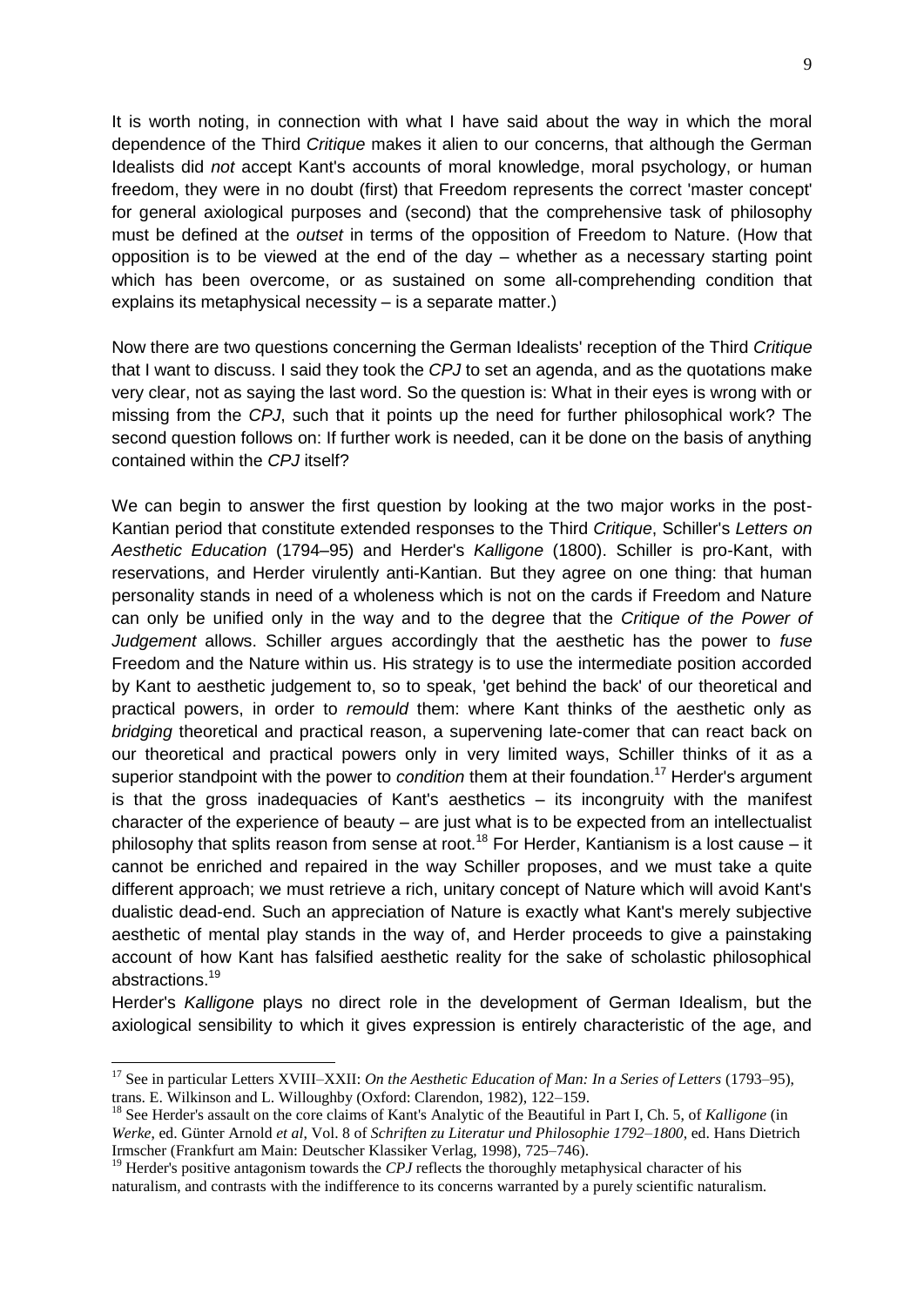Schiller may be viewed as laying down a first rough version of the German Idealist programme and as having projected the main lines of development that would carry post-Kantianism beyond Fichte's relatively conservative early reconstruction of the Critical philosophy.

The Third *Critique* was intended, among other things, as a criticism of the hyperbolic lifeexpectations of *Sturm und Drang*, as a vindication of the constraints of reason and a call for self-discipline.<sup>20</sup> In the eyes of many of its contemporary readers, however, Kant's acknowledgement of the existence of a rift between Freedom and Nature merely highlighted a desideratum which the work could not itself satisfy, and the truly important question which it raised was whether Kant's admission of incompleteness, and his failure to repair it, amounted to the Critical system's self-condemnation or whether, as Schiller believed, the trajectory that Kant had begun to follow in the *CPJ* could be extended to a full solution.

Closely associated with this demand for theoretical and axiological wholeness in the human being was the complaint that Kant fails in the *CPJ* to satisfy his *own* formal conditions for philosophical finality. In Fichte's late lectures we find a precise formulation of this objection:

The way his decisive and only truly meaningful works, the three critiques, come before us, Kant has made three starts. In the *Critique of Pure Reason*, his absolute (x) is *sensible experience* [... In the *Critique of Practical Reason*] we get the second absolute, a moral world  $= z$  [... With the] introduction of the moral world as the one world in itself, the empirical world is lost, as revenge for the fact that the latter had initially excluded the moral world. And so the *Critique of the Power of Judgement* appears, and in its Introduction, the most important part of this very important book, we find the confession that the sensible and supersensible worlds must come together in a common but wholly unknown root, which would be the third absolute  $=$ y. I say *a third* absolute, separate from the other two and self-sufficient, despite the fact that it is supposed to be the connection of both other terms; and I do not thereby treat Kant unjustly. Because if this y is inscrutable [unerforschlich], then while it may indeed always contain the *connection*, I at least can neither comprehend it as such, nor collaterally conceive the two terms as originating from it [ich wenigstens kann es als solchen nicht durchdringen, und die beiden Nebenglieder, als aus ihm hervorgehend, nicht mittelbar begreifen]. If I am to grasp it, I must grasp it immediately as absolute, and I remain trapped forever, now as before, in the (for me and my understanding) three absolutes. Therefore, with this final decisive addition to his system, Kant did not in any way improve that which we owe to him, he only generously admitted and disclosed it himself.<sup>21</sup>

Fichte concludes: Kant first 'factically discovered the distinction between the sensible and supersensible worlds and then added to his absolute the additional inexplicable quality of linking the two worlds'. $22$ 

<sup>20</sup> See John Zammito, *The Genesis of Kant's* Critique of Judgment (Chicago: University of Chicago Press, 1992).

<sup>21</sup> J. G. Fichte, *The Science of Knowing: J. G. Fichte's 1804 Lectures on the Wissenschaftslehre*, trans. Wayne Wright (Albany, NY: SUNY Press, 2005), 31–32.

 $22$  Ibid, 44.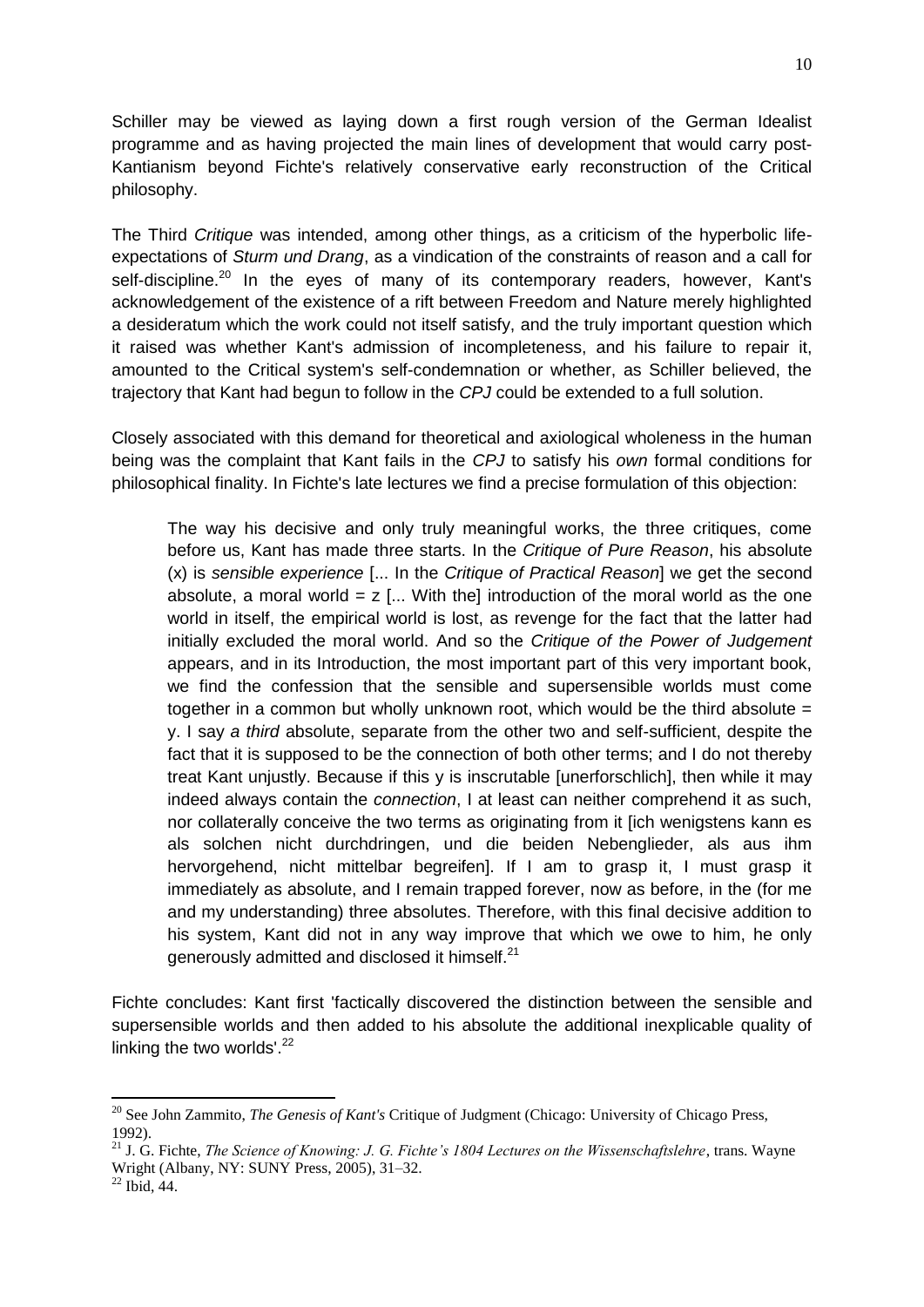Now this passage is highly revealing of what is at issue in the argument between Kant and his successors, and it repays close attention. Fichte assumes three things: that each of Kant's *Critiques* must be taken as presenting an 'absolute'; that whatever is posited as absolute must be 'grasped', indeed 'grasped immediately'; and that Kant's invocation of a third term, 'y', to connect Freedom and Nature, fails because *y,* as theorized by Kant, is not equipped to be their 'root' and provide their 'origin'.

The first two will be unhesitatingly rejected by Kant, who will retort that Critical philosophy is not in the business of grasping absolutes. The third however is not so easily dismissed. Even if Fichte is too quick to assert that 'y' needs to be grasped as an absolute, he is right that it needs to have some independent identity if it is to be effective in its connecting role, and that if this role is to be fulfilled *rationally* then its occupant must show the *intelligibility* of the connection; if it does not  $-$  if 'y' is inscrutable, if it cannot be comprehended in its role  $$ then it means nothing to assert that it 'contains' the connection of *x* and *z*. Now Kant may reply that all of this work is indeed done in the *CPJ*, which provides an account of what judgement amounts to as a power of its own, with a principle of its own, and of how the world may be conceived as an interconnected domain of Freedom and Nature, namely as a system of purposes. Yet Fichte can still reasonably object that interposing *y*, even if it displays thematic continuity with *x* and *z*, fails to improve our situation: if our knowledge of *y* is *on a level* with our knowledge of *x* and *z* – if *y* is similarly un-self-grounding – then we have merely added complexity, for we now need to understand how all *three* hold themselves together. Fichte's point is therefore that postulating *y* would bring a gain only if it stood *behind* Freedom and Nature, grounding them at a *deeper* level – which is certainly not what Kant is either prepared or able to claim regarding judgement, taste, and teleological judgement of nature. Even if the concept of purposiveness is shown in the *CPJ* to stand in some sense at the summit of our cognition, $^{23}$  the way that it comes to be established in that position – namely as an afterthought, once the theories of theoretical and practical cognition have been completed – means that it lacks both (i) the epistemic primitiveness and selfsufficiency, and (ii) the capacity to generate the terms subordinate to it, required for the Kantian 'system' to count as anything more than a patchwork. Kant may have shown that *y* is *continuous* with *x* and *z* but not that it is their 'root' and 'origin'.

In the background to Fichte's complaint is the notorious 'single first principle' issue that dominated discussion of Kant's epistemology in the first phase of its reception, centred on the contention that the Kantian system's lack of such a principle rendered it vulnerable to skeptical attack and incapable of meeting the skeptical challenge to human knowledge in general. The two debates are not straightforwardly the same, because in the present context we are not concerned with finding a principle that will resist skeptical doubt, but nor are they dissociated.<sup>24</sup> And in both contexts Kant appears to have contributed to the difficulty in which he finds himself by virtue of a claim that he makes in the first *Critique* concerning the meaning of systematicity:

1

 $24$  That Fichte does not, in the passage quoted, invoke the threat of skepticism, does not mean that he regards the issues as properly separate. See Paul Franks' magisterial account in *All or Nothing: Systematicity, Transcendental Arguments, and Skepticism in German Idealism* (Cambridge, MA: Harvard University Press, 2005).

<sup>23</sup> The 'highest formal unity that alone rests on concepts of reason is the **purposive** unity of things' (*CPR*, A686/B714).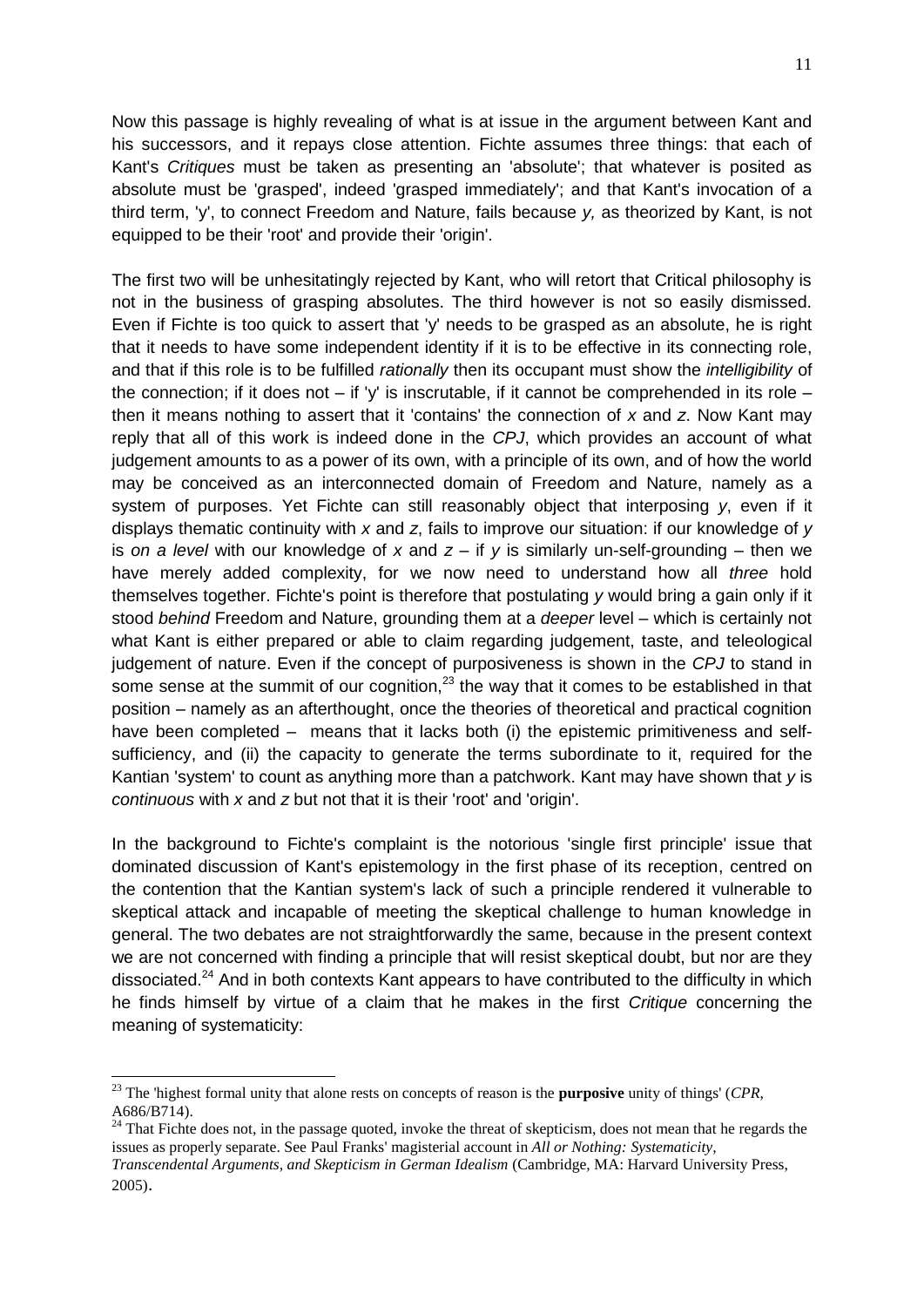If we survey the cognitions of our understanding in their entire range, then we find that what reason quite uniquely prescribes and seeks to bring concerning it is the **systematic** in cognition, i.e., its interconnection based on one principle [Zusammenhang aus einem Princip]. This unity of reason always presupposes an idea, namely of the form of a whole of cognition, which precedes the determinate cognition of the parts and contains the conditions for determining *a priori* the place of each part and its relation to the others. Accordingly, this idea postulates complete unity of the understanding's cognition, through which this cognition comes to be not merely a contingent aggregate but a system interconnected in accordance with necessary laws. One cannot properly say that this idea is the concept of an object, but only that of the thoroughgoing unity of these concepts, insofar as the idea serves the understanding as a rule. $25$ 

If Kant is held to this statement, then the expectation of finding in the *CPJ* a grounding, superordinate principle may seem reasonable, and Fichte's disappointment with Kant justified. And yet, if this is so, then it is puzzling that Kant failed to see the problem. It is true that he spells out in the Introduction a principle, the *a priori* principle of judgement concerning nature's purposiveness,<sup>26</sup> which might in a thin and somewhat forced sense be said to overarch Freedom and Nature, but it is not a source of 'necessary laws' for either, and this can hardly have escaped Kant's notice. This should lead us to ask if the Third *Critique* is perhaps aiming to satisfy the conception of systematicity laid down in the *Critique of Pure Reason* in some less direct, more oblique and qualified way.

As every reader discovers, the cumulative effect of the text of the *CPJ* is that of a kind of echo chamber, in which structures on one side of a distinction are found to reappear, in inverted form, on the other, setting up a complex system of internal correspondences. These correspondences are not inferential relations or relations of explanation, at any rate not in the first instance. At the same time, the text gives an impression of conceptual *movement*, of pieces drawing together and converging on unity, but because this final point is never achieved, the movement is never completed; and because what sets them in motion is not force of deduction but elective affinity, the movement has a spontaneous character, as if the various domains were arranging themselves of their own accord and yet at the same time in accordance with reason.<sup>27</sup> Here is an example, from Section VIII of the Introduction:

In an object given in experience purposiveness can be represented either on a merely subjective ground, as a correspondence of its form in its **apprehension** (*apprehensio*) prior to any concept with the faculties of cognition, in order to unite the intuition with concepts for a cognition in general, or on an objective ground, as a correspondence of its form with the possibility of the thing itself, in accordance with a concept of it which precedes and contains the ground of this form. We have seen that the representation of the first sort of purposiveness rests on the immediate pleasure in the form of the object in mere reflection on it; thus the representation of the second kind of purposiveness, since it relates the form of the object not to the cognitive

 $25$  A645/B673.

<sup>26</sup> *CPJ*, Introduction, Sect. IV, 5:180–181.

 $27$  Explicitly dynamic images of systematicity are associated with, on the one hand, the task of infinite approximation of the German Romantics, and on the other, Hegel's Concept. My suggestion is that the image is also to be found implicit in Kant.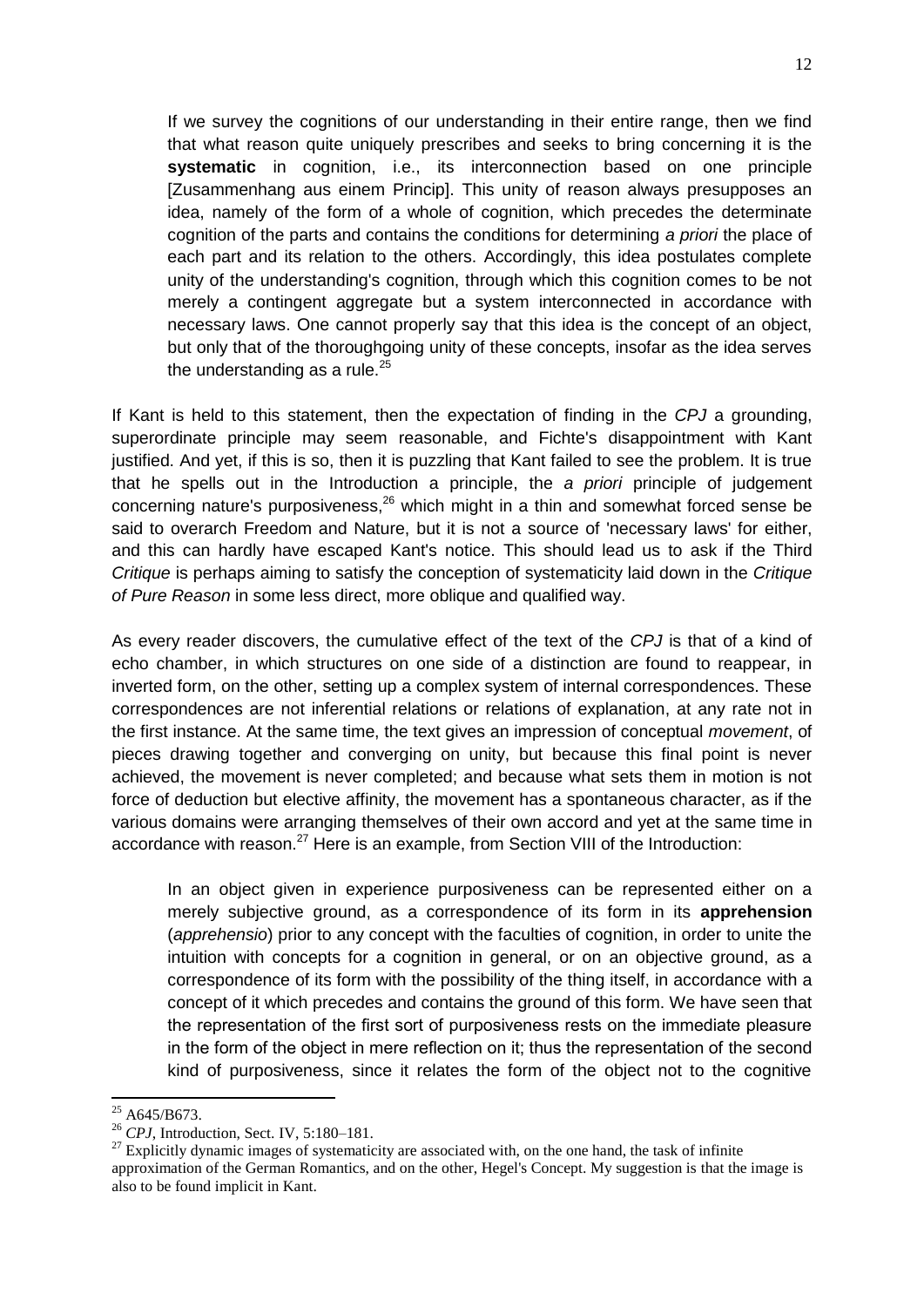faculties of the subject in the apprehension of it but to a determinate cognition of the object under a given concept, has nothing to do with a feeling of pleasure in things but rather with the understanding in judging them.<sup>28</sup>

Here Kant is spelling out the kinship and differentiation of aesthetics and the teleology. Both involve representing an object as purposive, the former on a *subjective*, the latter on an *objective* ground. The subjective ground is a *correspondence of the form* of the object with the faculties of cognition, established independently of any concept. The objective ground is a *correspondence of the form* of the object with the concept that provides its ground. The former involves form *as apprehended*, the latter form *as conceptualized*. So the former manifests itself sensibly in *feeling*, the latter intellectually in a judgement of the *understanding*; – though the terms of *that* distinction too are mutually implicating, since the feeling which is distinctive of aesthetic experience rests on an activity of judgement, and it is only because the mind has a 'feel for' purposive form, as taste shows, that nature can be taken up teleologically. Aesthetics and teleology are therefore each the inversion of the other. Taste *feels* the purposivity which teleology *thinks*. Teleology refers to the object's *own* possibility; taste indexes the possibility of its figuring as an object *for us*.

Numerous other passages of this sort, where architectonic pressures drive the argument, may be cited.<sup>29</sup> Kant has been derided for his obsession with architectonic, but it can hardly be doubted that he regards it as a serious matter. The reason for its prominence in the *CPJ*, which is greater than elsewhere, is that there Kant is elevating it from being merely the *means* by which one eventually arrives at a system – 'art' in the sense of *techne*, production of an object – to being what *constitutes* systematicity. This does not mean Kant has abandoned the conception of philosophical systematicity described in the *Critique of Pure Reason* and to which Fichte appeals in his criticism of the *CPJ*. For Kant the bare *idea* of a philosophical system is simple enough, and adequately expressed by the 'one principle' formula, but this is only because it is *indeterminate*, and it is only when it has been made determinate that we can be said to know what philosophical systematicity consists in; and because rendering it determinate is a matter of knowing how it is to be *realized*, architectonic is constitutive of systematicity.<sup>30</sup> *Within* the sub-systems which form the *parts* of the system of philosophy, the foundations of empirical knowledge and the metaphysics of morals, the search for 'interconnection based on one principle' has a straightforward methodological significance, leading to the principles of apperception and autonomy, but in application to the system of philosophy *as a whole*, in the singular context of unifying Nature and Freedom, it must be understood as requiring something different, namely an exposition of the *interrelatedness* of its sub-systems and the thematic unity of those unifying relations. This

<sup>28</sup> *CPJ*, Introduction, Sect. VIII, 5:192.

<sup>&</sup>lt;sup>29</sup> For example, Kant's interweaving of purposiveness and aesthetic pleasure in Section VII of the Introduction, 5:188–192, or the argument in Section II of the First Introduction, 20:201–205, that, since judgement is a faculty of cognition located between understanding and reason, and these have their *a priori* principles, judgement too should be thought to have one.

<sup>30</sup> The first paragraph of the original (First) Introduction to the *CPJ* explains that philosophy as 'the **system** of rational cognition through concepts' is to be approached *via* the critique of pure reason, which 'outlines and examines the very idea of it in the first place' – implying that it is for critique to determine to what extent, and in what form, the idea of a philosophical system can be realized (*CPJ*, 20:195; see also *CPR*, A13/B27). In the *CPR* Kant asserts that for its execution (realization: *Ausführung*) the idea 'needs a **schema**' incoroporating a manifold (A833/B861), and that architectonic must *begin* 'only at the point where the general root of our cognitive power divides' into the rational and empirical.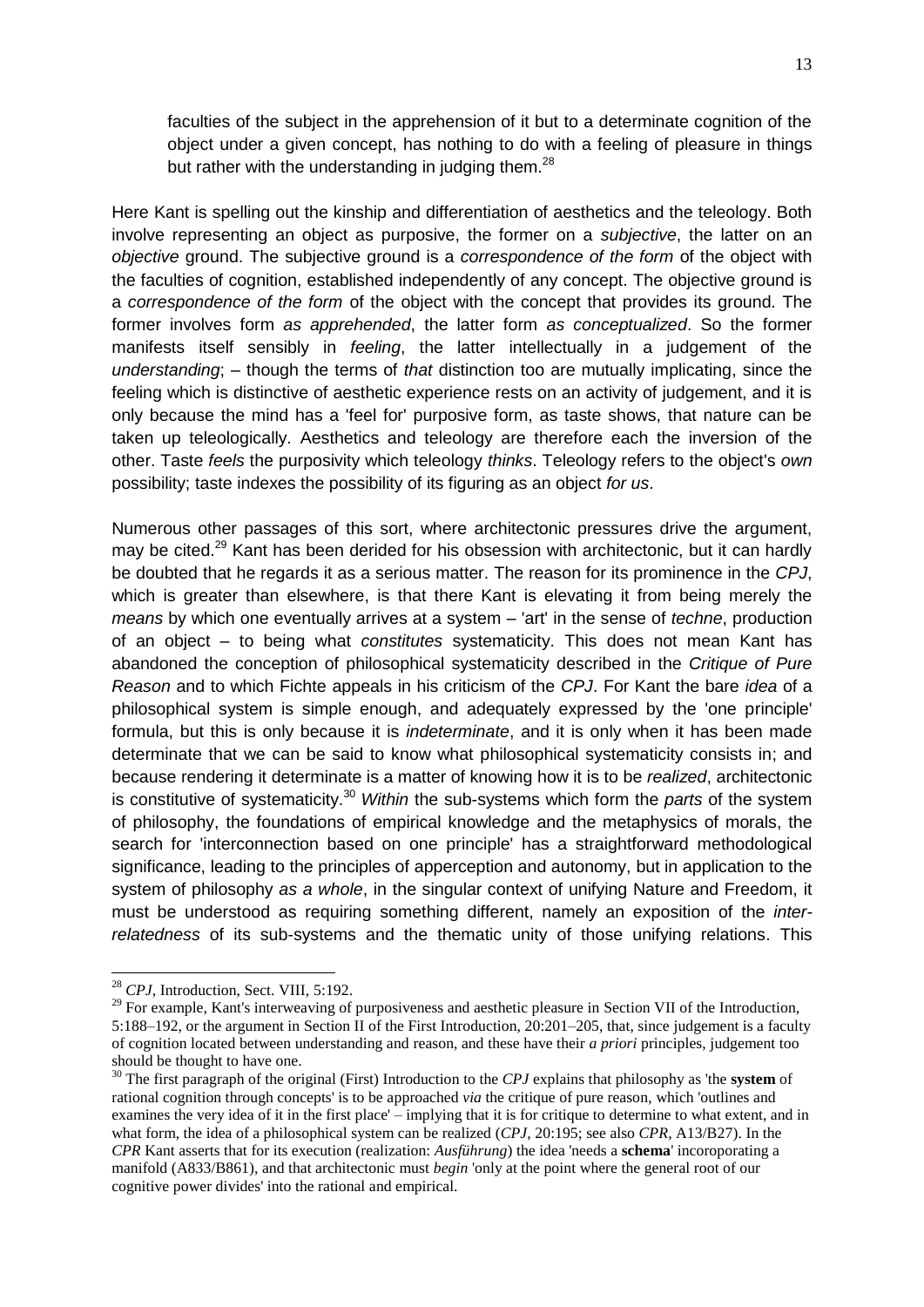exposition of course involves, but it also goes beyond, logical connection in a strict deductive sense, and the extra-logical formal affinities and structural correspondences of sub-systems are philosophically probative, for the fact that the results of philosophical enquiry in different domains display common patterns, appearing as variations on a theme (namely purposiveness), assures us that we have got things right, and allows us to regard the system we construct as holding itself up from the inside. $31$ 

This might seem to imply that Kant is offering a quasi-aesthetic satisfaction, architectonic harmony, in place of philosophical understanding, running him implausibly close to the *Frühromantiker*. But in fact we can understand how the architectonic conception of systematicity serves strictly philosophical purposes, and even that Kant has an argument for why it is the *only* kind of philosophical systematicity available to the human intellect.

Going back to the original paragraph affirming the 'incalculable gulf' between Freedom and Nature, we should note that Kant confines the aim of the task of unification to *facilitating the transition* from the one to the other (thinking in accordance with the principles of the one to those of the other). This is something different from *cognizing their connection* and it shows immediately how far he is from sharing Fichte's view of the problem. Also notable is that Kant talks in one breath of facilitating the transition, and of positing an *object* that would rationalize it, suggesting he regards the distinction that we ordinarily draw between *cognizing* an object, and being able to *do* something, as a vanishing distinction in the rarefied context at hand. Exactly the same is signalled in the passage from the first *Critique* where Kant said that the idea which 'postulates complete unity of the understanding's cognition' cannot properly be said to be 'the concept of an object' but rather 'serves the understanding as a rule'.

This notion – that at the outer limit of transcendental reflection ideas of the supersensible are equivalent to rules for transitions between domains of cognition or sub-systems of philosophy – is one that evidently appealed to certain philosophers in Kant's wake, such as Peirce, who were interested in a basal fusion of theory and practice and proposed that concepts in general be regarded as specifying procedures and modes of operation. That Kant himself is so far advanced in pragmatism as to recommend a reduction of this sort may be doubted, and if we look further into the *CPJ* we can understand how he manages to keep objective reference in play alongside his conception of ideas as having essentially regulative significance, and without admitting knowledge of the noumenal.

The other suggestion I made was that Kant can rationalize his conception of systematicity by referring to the distinctive character of the human intellect. In two remarkable sections of the Dialectic of Teleological Judgement, §§76-77,<sup>32</sup> Kant describes the differences between our *discursive* mode of cognition, and another, *non*-discursive mode of cognition which we cannot know to exist, but of which we can at least form a concept, and which he calls an *intuitive intellect*. In §77 he explains that the non-discursive cognition of this intuitive intellect would proceed *from the universal to the particular*:

 $31$  See *CPJ*, §68, 5:381: 'Every science is of itself a system; and it is not enough that in it we build in accordance with principles and thus proceed technically; rather, in it, as a freestanding building, we must also work architectonically, and treat it not like an addition and as a part of another building, but as a whole by itself, although afterwards we can construct a transition from this building to the other or vice versa.'

<sup>&</sup>lt;sup>32</sup> Picked out by Hegel in the earlier quotation as approximating to 'the Idea'.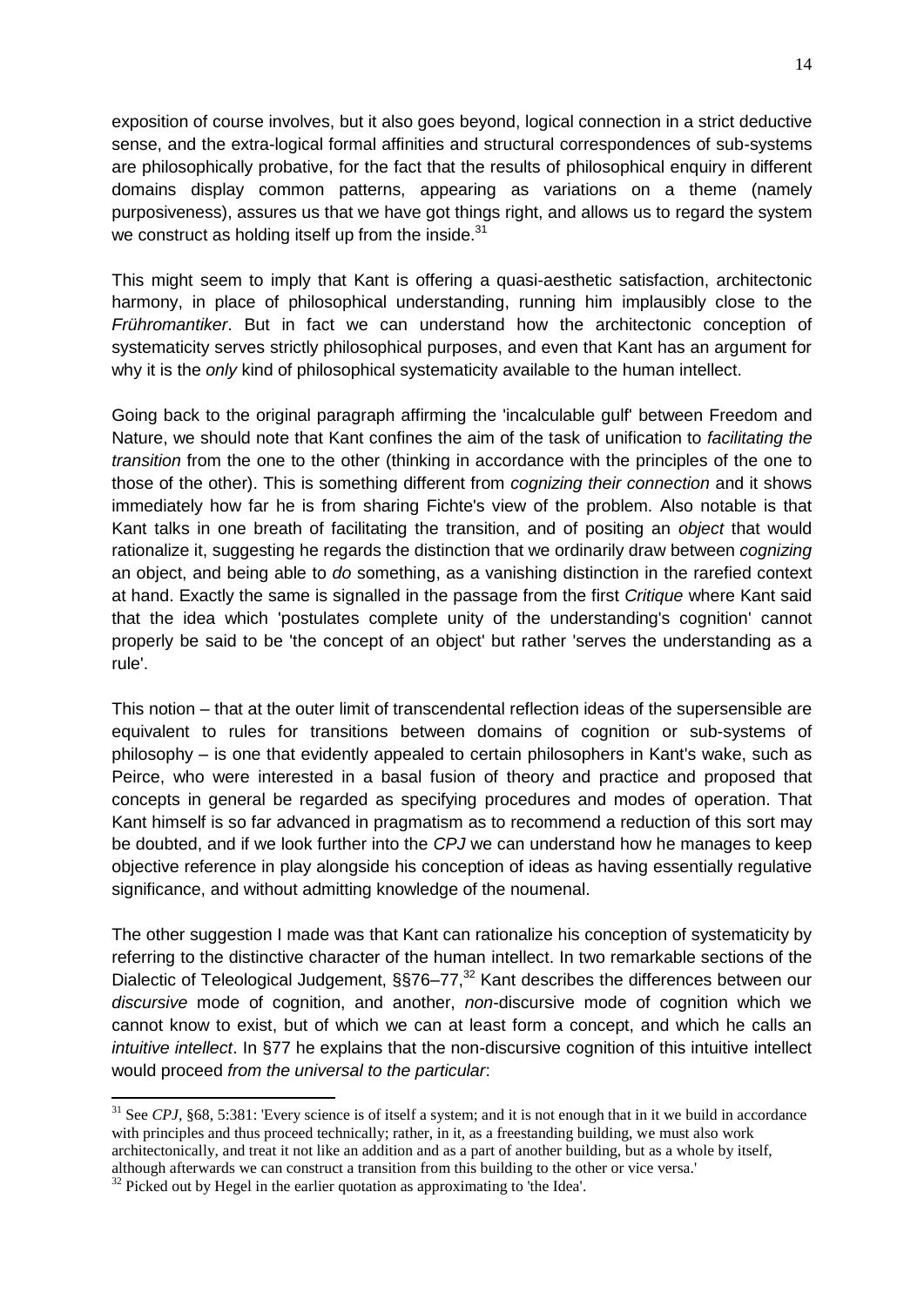[W]e can also conceive of an understanding which, since it is not discursive like ours but is intuitive, goes from the **synthetically universal** (of the intuition of a whole as such) to the particular, i.e., from the whole to the parts. $33$ 

Human cognition is not like this: our *a priori* concepts do not contain knowledge of any particulars (they are not intuitions), and all of our determinate concepts of really existing things have to be built up out of sensible intuitions of particulars. God's knowledge may be top-down, but ours is bottom-up:



That is why we need *reflective* judgement: it provides the ladder allowing us to climb up from the Many to the One.<sup>34</sup>

When all of this is appreciated – when we see that our cognition travels logically in the opposite direction from that of an intuitive intellect – it becomes clear that the conception of final philosophical systematicity as knowledge of a whole *out of which* its parts can be determined, cannot in principle be satisfied. At the very point where we would achieve knowledge of this whole, our mode of cognition would cease to be discursive, and we as knowers would be extinguished. What we may think nevertheless is that this idea of a prior whole, though unrealizable by our cognition, has *regulative* value, in so far as it furnishes an imaginary focal point towards which we steer our cognition. And so long as we appreciate that its status is merely regulative, we avoid transcendental illusion. What may also be claimed, compensating for the lesson in humility, is that we can regard our discursive representation, as it gains in systematicity, as *tracking the reality* given to an intuitive intellect:<sup>35</sup> our progress towards an ever more determinate, tightly coherent conceptualization of appearance is a continual approximation, within the idiom of human cognition, to the things in themselves which are present to God's creative intellect.<sup>36</sup> The

<sup>33</sup> *CPJ*, §77, 5:407.

<sup>&</sup>lt;sup>34</sup> And more specifically why we need teleological judgement. See the conclusion of §70, 5:388, which explains how teleological judgement makes up for our ignorance of a 'single principle'. Discussion of the single principle issue is resumed in §78: 'it follows that the unification of the two principles cannot rest on a ground for the **explanation** (explication) of the possibility of a product in accordance with given laws for the determining power of judgment, but only on a ground for the **elucidation** (exposition) of this for the reflecting power of judgment. – For to explain means to derive from a principle, which one must therefore cognize distinctly and be able to provide' (5:412).

<sup>&</sup>lt;sup>35</sup> This move involves a further element, not yet mentioned: Kant argues in *CPJ*, §76, 5:403–404, that what has the value of *Seyn-Sollen* for the human intellect, what *should* be the case, has being, *Seyn*, for the intuitive intellect. More detailed discussion of the themes in this section may be found in my 'German Idealism, Classical Pragmatism, and Kant's Third *Critique*', in Gabriele Gava and Robert Stern (eds), *Pragmatism, Kant, and Transcendental Philosophy* (London: Routledge, 2016).

<sup>&</sup>lt;sup>36</sup> The image needed here is complex but coherent: human cognition and the intuitive intellect comprise two heterogeneous non-intersecting dimensions, but as we move in a certain direction along the one that is ours, the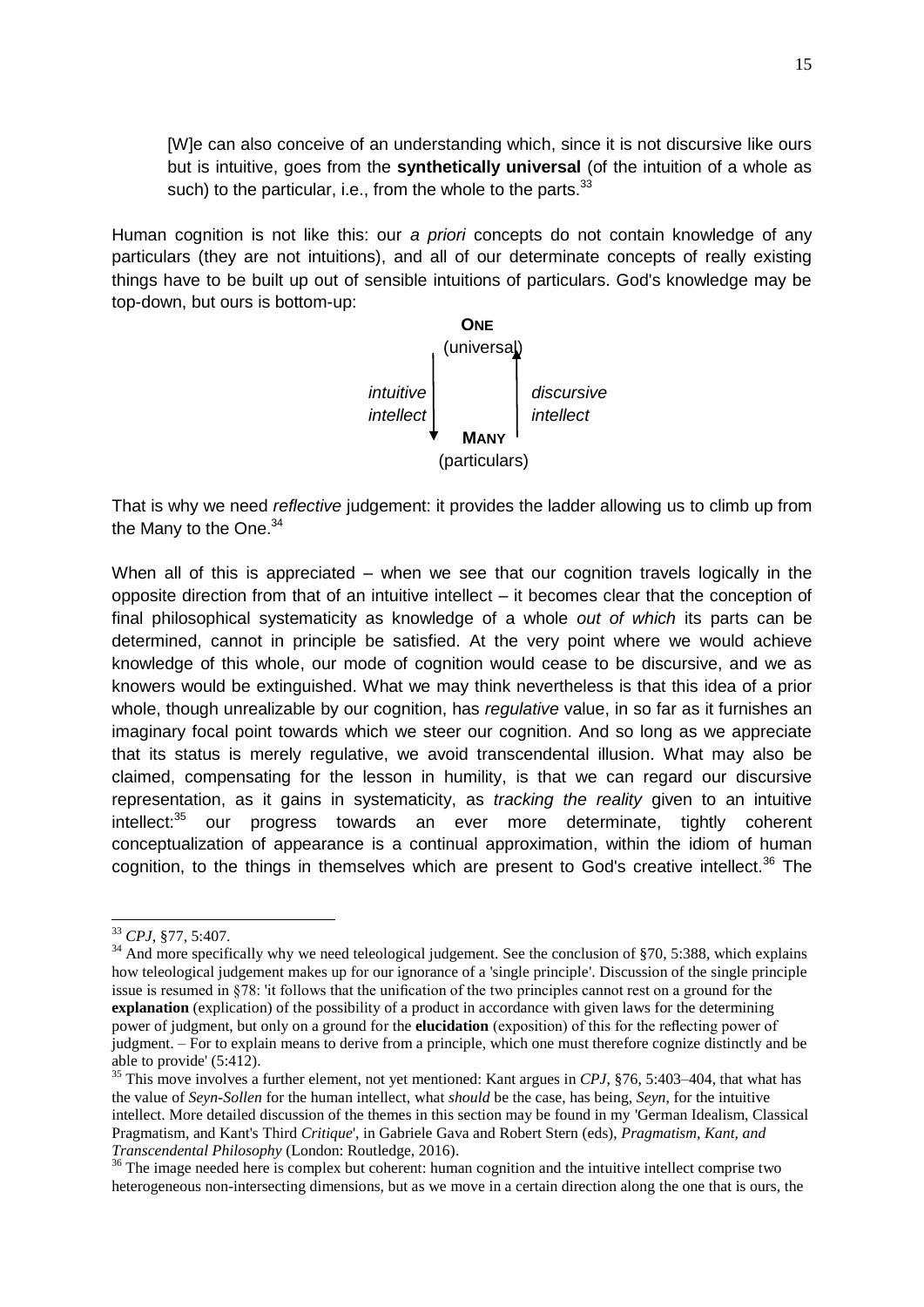cognitive maximum possible for human cognition according to Kant has therefore two aspects. On the one hand it presupposes what Kant calls, in his discussion of freedom in the *Groundwork*, a *comprehension of incomprehensibility*, the sphere of the incomprehensible being the domain of the intuitive intellect *as cognized* by the intuitive intellect. This absolute limitation is reflected in the necessity of our employing concepts that, the critique of reason shows, cannot be taken to determine any object and can serve only as formal rules. But at the same time, the projected totality of human cognition available in principle at the end of enquiry may be regarded as an *indirect* presentation of the intuitive intellect's whole of reality. The concept of such an oblique, analogical cognition is developed within the *CPJ*, under the heading of symbolic presentation, *symbolische Darstellung*, the type of relation which holds between the beautiful and the morally  $Good.^{37}$  The conclusion to which discussion of Fichte's complaint leads is therefore that Kant does indeed fail to supply a single principle from which the parts of the system of philosophy might be derived, but that this seeming shortfall is rationalized by §§76-77, which also explains why the concept of purpose should emerge as the key to the unification of Freedom and Nature: it stands in for the 'synthetically universal' intuition of a whole available to the intuitive but not the human intellect. In a sense, then, though not one that Fichte will accept, the 'absolute' that he finds missing from the *CPJ* can after all be found in it: it is present in a *negative* form, as the account of human cognition given in §§76-77.

Kant's exposition of the idea of an intuitive intellect in §77 leads directly to the other question I raised, concerning the extent to which the Third *Critique* may provide resources for the more ambitious philosophical task which the German Idealists took it to set (and thereby promote its own surpassing).

Fichte did not consider it to do so. Fichte returns to the themes of the first two *Critiques* – the self and moral consciousness – in order to close the gap between Freedom and Nature. But the crucial, decisive move to the more radical form of post-Kantianism, absolute idealism, taken by Schelling, *does* draw on the *CPJ*. One should hesitate before saying that Schelling's absolute idealism strictly *depends* on his critical appropriation of the *CPJ*, because there are so many forces at work in Schelling, but it is certainly one major element.

Schelling's claim is that Kant has in the *CPJ* all of the materials required to take the step to a stronger form of idealism, and that it is arbitrary to hold back. His argument is best seen by looking at a passage (from the First Introduction) which allows us to pinpoint where, as Schelling sees it, Kant's idealism properly passes over into his own idealistic Spinozism:<sup>38</sup>

Now it is clear that the reflecting power of judgment, given its nature, could not undertake to **classify** the whole of nature according to its empirical differences if it did not presuppose that nature itself **specifies** its transcendental laws [die Natur *spezifiziere* selbst ihre transzendentale Gesetze] in accordance with some sort of principle. Now this principle can be none other than that of the suitability for the

content of our cognition, the order of objects that it represents, becomes increasingly isomorphic with that of the intuitive intellect.

<sup>37</sup> *CPJ*, §59, 351–352.

<sup>&</sup>lt;sup>38</sup> To be clear, Schelling does not discuss this passage: I am extrapolating from what he does say about Kant's teleology in the Introduction to his *Ideas for a Philosophy of Nature* (1797, 2nd & revised edn. 1803), trans. Errol E. Harris and Peter Heath (Cambridge: CUP, 1988), 30–42.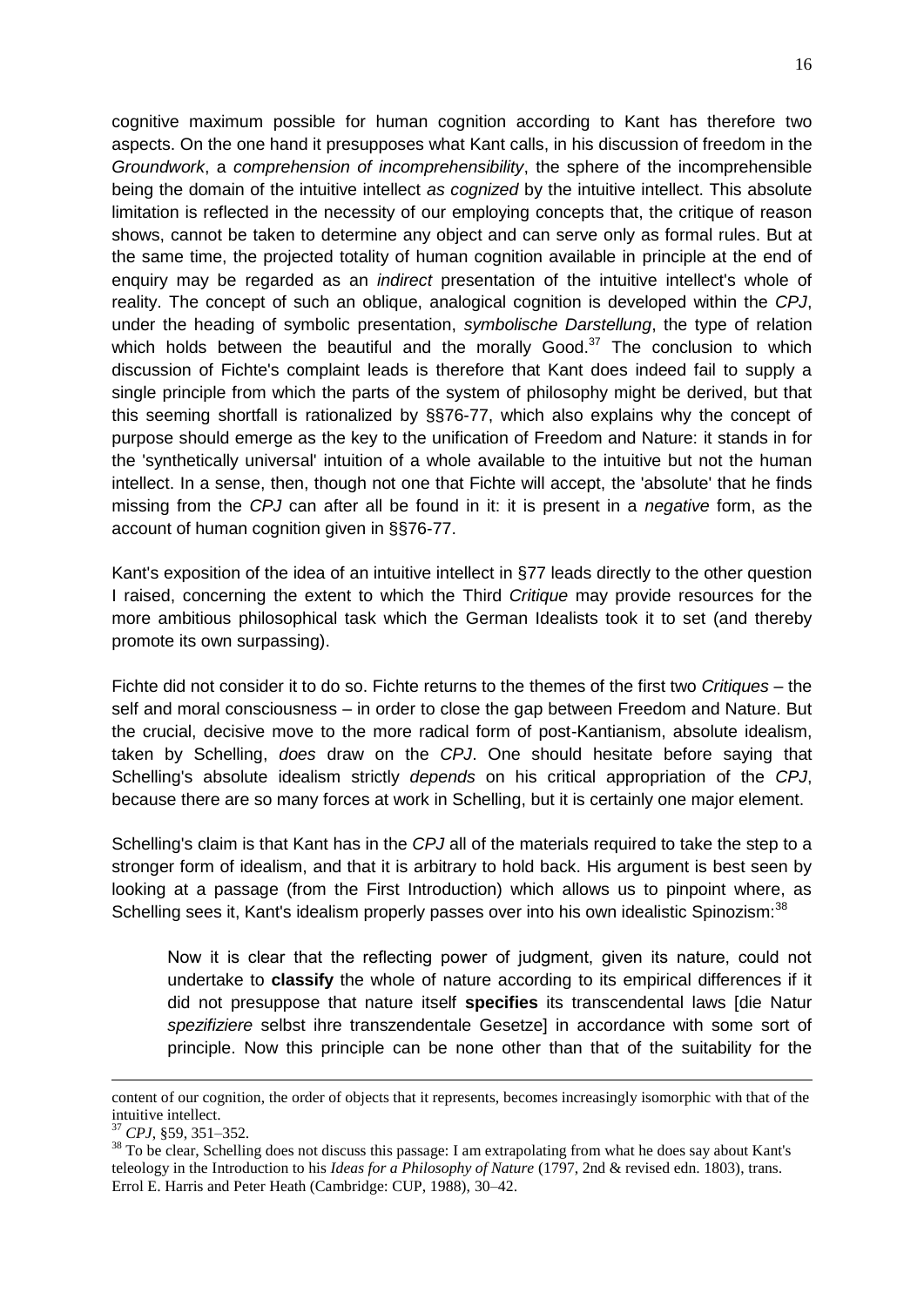capacity of the power of judgment itself for finding in the immeasurable multiplicity of things in accordance with possible empirical laws sufficient kinship among them to enable them to be brought under empirical concepts (classes) and these in turn under more general laws (higher genera) and thus for an empirical system of nature to be reached [...] The special principle of the power of judgment is thus: **Nature specifies its general laws into empirical ones, in accordance with the form of a logical system, in behalf of the power of judgment** [Das eigentümliche Prinzip der Urteilskraft ist also: *die Natur spezifiziert ihre allgemeine Gesetze zu empirischen, gemäß der Form eines logischen Systems, zum Behuf der Urteilskraft*.]. 39

Here Kant is arguing – and this is yet another piece in his puzzle, not yet mentioned – that in order for us to be able to form empirical concepts at all, experience needs to exhibit the type of regularity that will allow us to formulate concepts of natural kinds and laws of nature. This regularity cannot be proven, or its ground known; so all that can be done is to assume, as a *subjective* and merely *regulative* matter, that (as Kant puts it) nature 'specifies itself' in accordance with the principle that *it is to be possible for us to have knowledge of it*. In ignorance of what may *in fact* determine nature's self-specification, we project this principle 'up' the order of cognition, as it were demanding of the intuitive intellect that it produce objects in accordance with our cognition.

Schelling regards Kant's reasoning to the conclusion that nature must specify itself as sound, but his subjective construal of the conclusion as incoherent. If we must (as a matter of transcendental necessity) think of nature as self-specifying, rather than simply as subject to our legislation (as throughout the first *Critique*), then we cannot, having granted it this autonomy, take it away again by identifying its principle with a mere subjective necessity of *ours*. In attempting to save his Copernican principle that our mode of cognition must be ultimately determining of its objects, Kant takes back with one hand what he gives by the other: he cancels his own insight that by consistently following through the Copernican programme we are brought to a point where subjective idealism must yield to realism, or rather, to objective idealism. When this is recognized, what comes into view is Schelling's Spinozistic view of Nature:

As long as we only know the totality of objects as the sum total of all being, this totality is a mere *world*, that is, a mere product for us [...] Insofar as we regard the totality of objects not merely as a product, but at the same time necessarily as productive, it becomes *Nature* for us, and this *identity of the product and the productivity*, and this alone, is implied by the idea of Nature, even in the ordinary use of language. Nature as a mere *product* (*natura naturata*) we call Nature as *object* (with this alone all empiricism deals). *Nature as productivity* (*natura naturans*) we call *Nature as subject* (with this alone all theory deals). 40

<sup>39</sup> *CPJ*, First Introduction, Sect. V; 20:215–216.

<sup>40</sup> Schelling, *Introduction to the Outline of a System of the Philosophy of Nature* (1799), §6, in *First Outline of a System of the Philosophy of Nature* (1799), trans. Keith R. Peterson (Albany, NY: SUNY Press, 2004), 202.